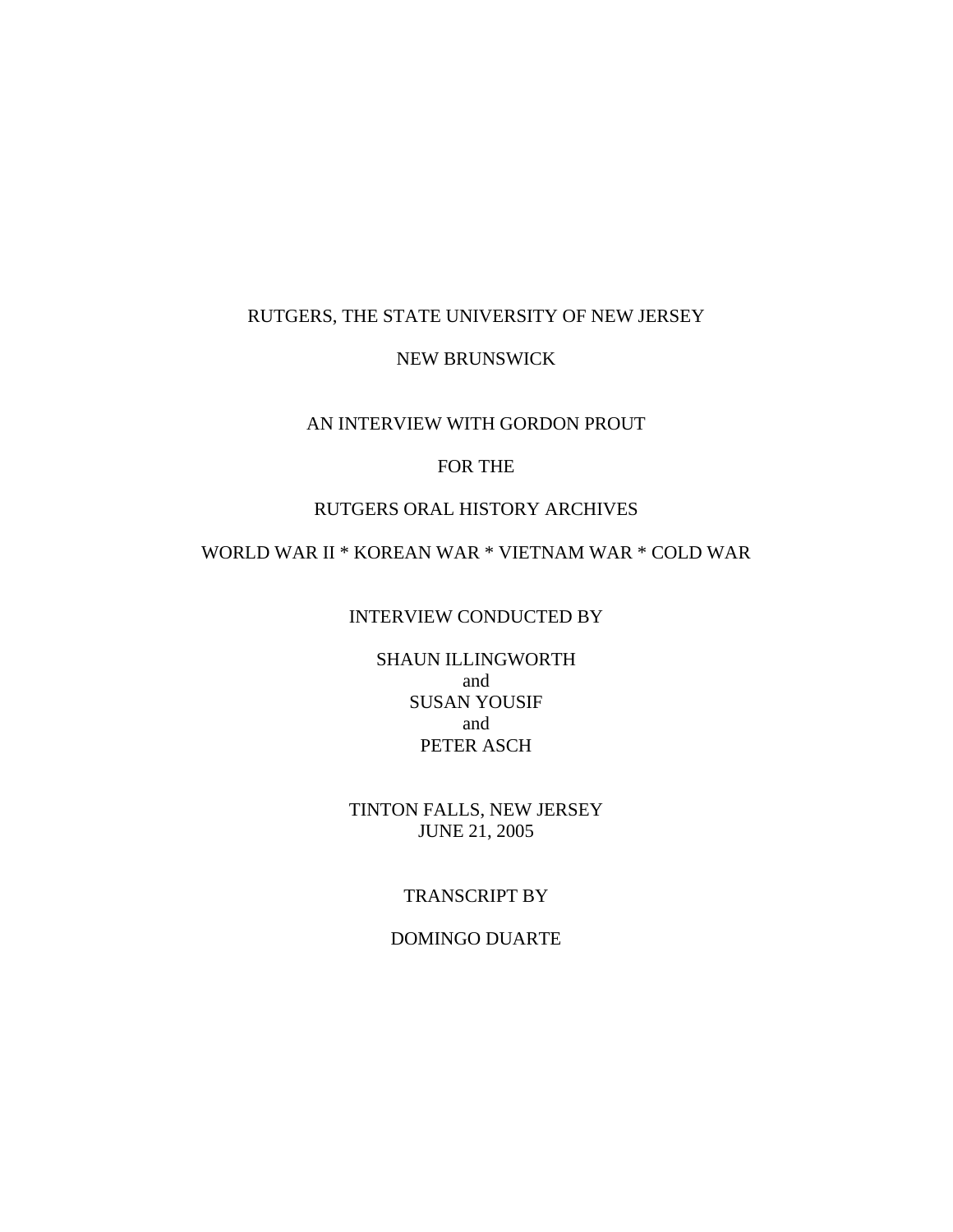Shaun Illingworth: This begins an interview with Gordon Prout, on June 21, 2005, in Tinton Falls, New Jersey with Shaun Illingworth …

Peter Asch: and Peter Asch …

Susan Yousif: and Susan Yousif.

SI: Mr. Prout, thank you very much for having us here today.

Gordon Prout: Okay.

PA: What can you tell us about your father and his upbringing and where he was born?

GP: Father was born in December of 1898. He was a World War I veteran, worked for the New Jersey Department of Transportation all his life until he passed away back in November … of 1962. I don't know what else to say about him other than that.

PA: Did he ever speak about his World War I experiences?

GP: Not to any great degree that I recall. War ended 1918, he was twenty-years-old, I guess, at that time. I don't remember any specific details that he went into, other than the fact that he was in the service. I don't know how long. I really can't say very much more about that.

SI: What about your mother? What can you tell us about her and her background?

GP: Mother was born in August 1900. She was of French Canadian descent; parents were, I think, both born in Canada, or maybe not Canada, maybe up in New England, somewhere where there were a lot of French people. I think she worked as a secretary for an insurance company for a few years before she got married. She passed away in December of seventy-four, she was seventy-four years old.

PA: Did they ever tell you how they met or about the courtship?

GP: I imagine they probably went to high school together, I guess, although I don't remember any specific, if they said anything, maybe I was too young to remember it. I would guess that they probably were in high school together, same as my wife and I, that's where we met.

PA: Where and when were you born?

GP: I was born in Bernardsville, New Jersey on June 12, 1922. Had my birthday about nine days ago.

SI: Congratulations. Did you grow up in Bernardsville?

GP: … That's where I was born and I found out my father and mother and my older brother and I all drove out to Montana in 1923. I don't remember anything at all about that trip, … being a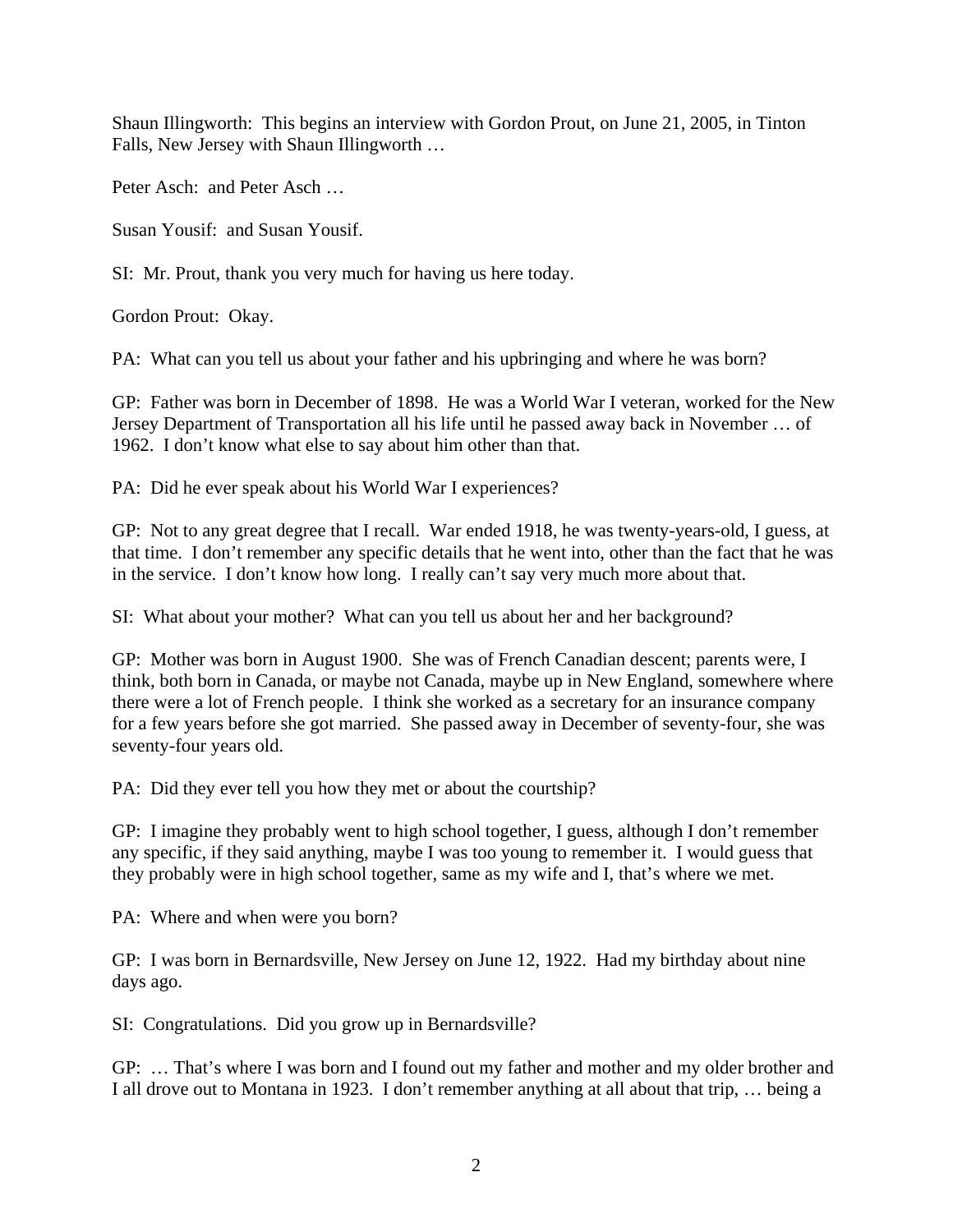year old, or a year and a quarter, something like that. I remember, just by talking about that. … We have a box of medals that we got from the Jack Dempsey-Tommy Gibbons Heavyweight Championship fight on July 4, 1923 in Shelby, Montana. That's where we were. My father said he and Jack Dempsey sparred together in his training for the fight. He was, I don't think he was actually part Indian, but he was liked by the Indian people out there and Jack Dempsey was afraid if he beat him up too badly, he might get in trouble with the Indians. Jack Dempsey did win the fight and retained his championship, and then we came back to New Jersey again, and soon my younger brother was born, and some months after that we drove back out to Montana again. Once again, I don't remember. I might have been two, two and a half, three years old, and I can't remember any details at all about having been there. We moved to Long Branch, New Jersey, back in mid, or later '20s and I lived there until I got married. We didn't leave Long Branch until 1955 when we moved to Monmouth Beach. After twenty-seven years in Monmouth Beach, we moved to Tucson, Arizona, spent twenty-two years out there, until we came back here a couple months ago.

SI: You mentioned that you have two brothers. What are the age differences between the three of you?

GP: My older brother was born August 27, 1920. He's going to be eighty-five this August. Younger brother was born Christmas Day 1924, and he passed away about five years ago. He had gone to Rutgers. He worked for a utility company up in Connecticut for thirty-five years, I guess, before he retired, traveled all around the country in a motor, one of those Winnebago-type of thing. I think, he said they got to every state in the Union except, I guess it was Hawaii, the only one they didn't get to.

SI: So your father was an amateur boxer?

GP: No, no. He was just a young six-footer, probably might have just met Jack Dempsey out there and they probably just kind of sparred a little bit.

SI: Do you know why the family went out to Montana? Was it business?

GP: I'm not sure. My father's grandfather was out in the gold mining. They were out in, I'm trying to think what state it is. My older brother, he tracked us around. He went to Montana, he went down to where they were, down in this, I wish I could remember the name of the state, but he was a part owner, or worked in this gold mine thing and they had a elevator. He was coming back up from down the bottom of the mine and something went wrong and he got killed. I guess the elevator pushed right into the top. Whether that had anything to do with Montana, I'm not sure. I'd say I don't remember anything about all that stuff and what little bit I heard over the years, half of it I've forgotten, I guess. But it was gold at that time that they were involved with; unfortunately, my great grandfather got killed before we could make a lot of money. I don't recall any more details.

SI: So your growing up was mostly in Long Branch. What was Long Branch like in the '20s and '30s when you were a child?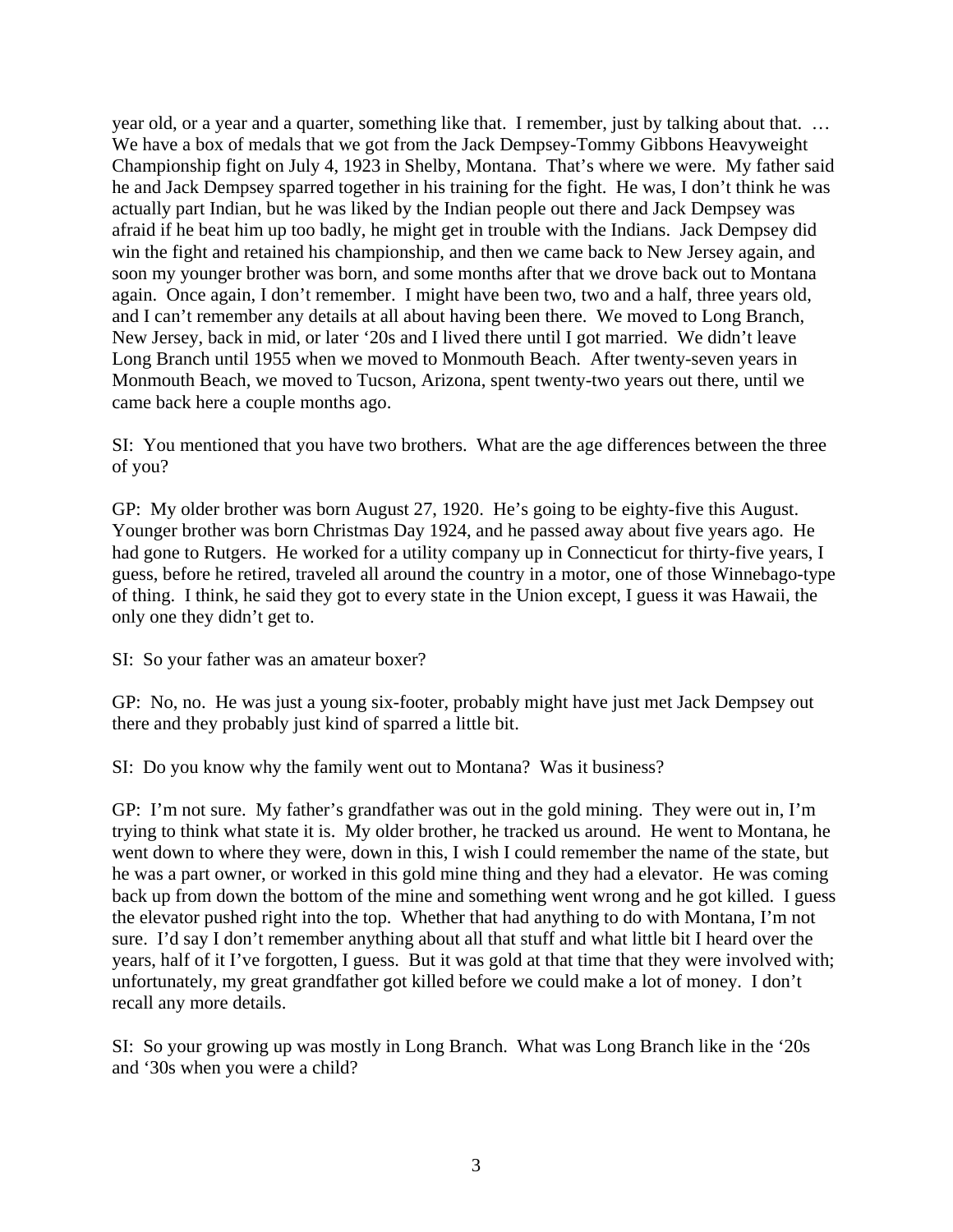GP: It was a nice little town. We enjoyed our life there and, I guess, it might have had ten to fifteen thousand people total at that time, I guess, if that many. It had a nice broadway, nice street, nice stores, a couple of movie theaters, had the greyhound dog racing down at the beach, and, of course, the beach was quite popular back in those days. Long Branch was one of the top vacation spots in the country back at the turn of the century. In fact, I have a book here that talked about all the people that spent time there, presidents and, you know, there were a good many rich, wealthy people who vacationed and summered in Long Branch, I guess, back in the 1890s and the early twentieth century. It's gone down a lot since then, but it's still a pretty decent town I would guess. No more movie theaters. I was an usher at the Paramount Theater for two or three years, I guess, when I was a kid. My older brother before me did the same thing.

SI: I've interviewed a few people from Long Branch and other shore towns and they all talked about how it is so busy in the summer but then in the off season there is almost no people there and how the economy was tied into that summer vacation industry.

GP: Well, that's probably true. The summer beach, I was a lifeguard down on North Long Branch Beach for, I guess overall, eighteen years … I was at the pool, then down out on the ocean, and even when I came back from the service. I used to guard on weekends, and there were a lot of people on the beach. I never paid much attention about what happened during the winter time, other than the fact that it seems, my recollections now is that the winters were a lot more severe and cold, and whatnot, back in those days than they are now. I don't think they've had the kind of winters that we had back then, in many, many years. Worked with two ice boaters for many years, and the weather conditions that you needed to get ice on the Shrewsbury River were very tough. You need to get the cold weather, you need to get some rain, or snow, snow then rain, and more cold weather to give you the fresh water-type ice on this river, and they are out there with their ice boats having a great time. I hadn't seen an ice boat on the Shrewsbury River for fifteen years, I don't think, maybe even more than that. We had here in 1946 or seven, thirty-three inches of snow, something like that, in Long Branch, and I also remember when, the first house we lived in, Father told me to go out the back door and see what the temperature was. It was cold out, I opened the backdoor and looked at the thermometer; it was fifteen below zero. That's an all-time record that was set, it's never been equaled since.

SI: I've also been told that there were severe hurricanes.

GP: We had our occasional hurricanes, none of them were as severe as they get down in Florida and places like that. The tide comes up, and water floods the roads, and whatnot, and you get some trees blown over, but the tide was more, when we lived in Monmouth Beach; you have the east wind blowing, northeast winds, southeast winds, for two or three days the tide keeps getting higher, the first thing you know the water is up in the street. Back in 1963, we ended up with three and a half feet of water in our cellar in Monmouth Beach and the speed boats going up and down Riverdale Avenue with two or three feet of water out there. My son used to help the mailman deliver mail with a rowboat. They had another storm after we were in Arizona. They had a storm in Monmouth Beach, Long Branch, I think it was in the '90s. When we came back during the holidays to visit, they took us out and showed us all the damage that was done. There's one house there, between where we were and the beach, it had a boat there thrown by the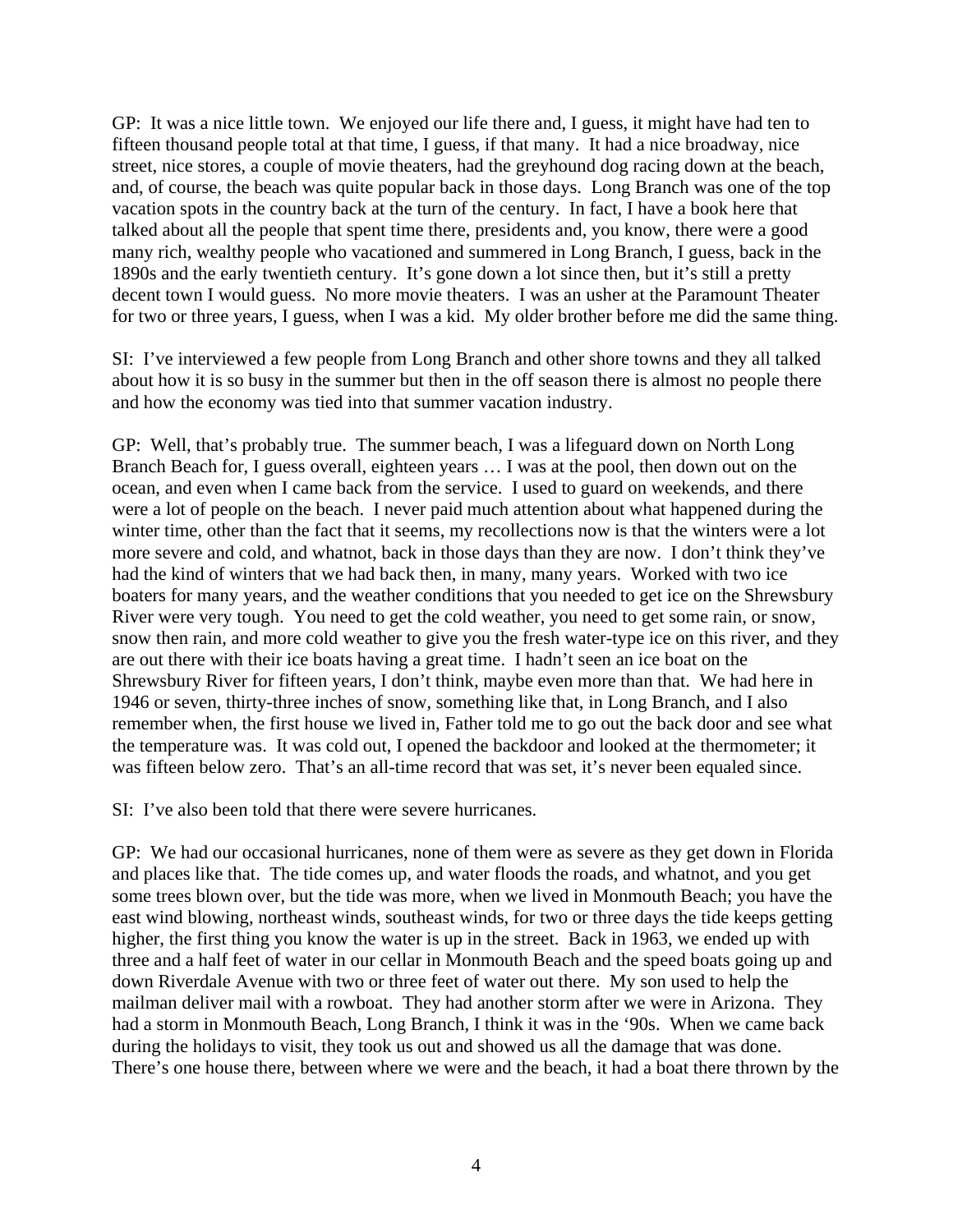storm right into the kitchen of the house, went through the door and the window. When you see what happens in Florida, this is very calm compared to that I would think.

SI: So you went to elementary and high school in Long Branch?

GP: Went to Gregory School, kindergarten to the fourth grade, then to North Long Branch School for fifth through the eighth grade, and back then the high school was from the tenth to the twelfth so … the ninth grade I went on to Morris Avenue School, that's what they usually call the freshman year high school. I don't even remember what they called it then. It was just one stopover between getting out of the grade school and getting in the high school. Graduated from high school in 1940.

SI: What were your interests as a student? What were your favorite subjects there?

GP: Other than my swimming, and whatnot, in high school I played the drum in the … school band, and would be the way-in the football games, played in the orchestra, and the drums. I don't know why, I was never much of a musician, but I got into that somehow or other, I don't recall how, and I wasn't much of an athlete at that time. I had fallen down roller skating, and broke my leg when I was about eight-years-old, I guess. It was a pretty severe break. My leg was healing up two and a half inches short when the doctor discovered it and they had to break it loose and start it out again, still a half inch short. In fact, when I first went to high school I decided I was going to go out for football, and I was four foot eleven and a half, weighed ninetyeight pounds. I walked into the place and a friend of ours, who was an assistant coach, said, "Get out of here before you get hurt." That was the end of my football career. Other than lifeguarding for all those years, and swimming, and whatnot, that's about the length of my athletics until I got to college. I swam on the Rutgers swimming team for … three years. We were first, one of the only undefeated seasons we had at Rutgers in swimming, beat Princeton.

SI: How would you rate your education in the Long Branch schools? Do you think it prepared you well for college level studies?

GP: I guess so. I was having my troubles in the ninth grade, I think, through college algebra. I mean, it was kind of tough to go, so when I went up to high school the following year, they stuck me in a general math course. I was doing so well at that, when I got in geometry, solid geometry, trigonometry, I was doing very well. But I had missed out on a couple of courses I needed for college, so I had to go back for post graduate courses and took another math course and, I think, Spanish or French. I think it was French you needed a year of that, I guess. But I've never had any problems as far as the type of education they had. It was fine as far as I can see.

SI: How would you say that the Great Depression impacted your life?

GP: My father worked for the New Jersey Department of Transportation, highway department, they called it back in those days, and he didn't lose his job, he kept working, and I was only six, seven, eight-years-old at that time. I don't recall too many details about what it was like. As I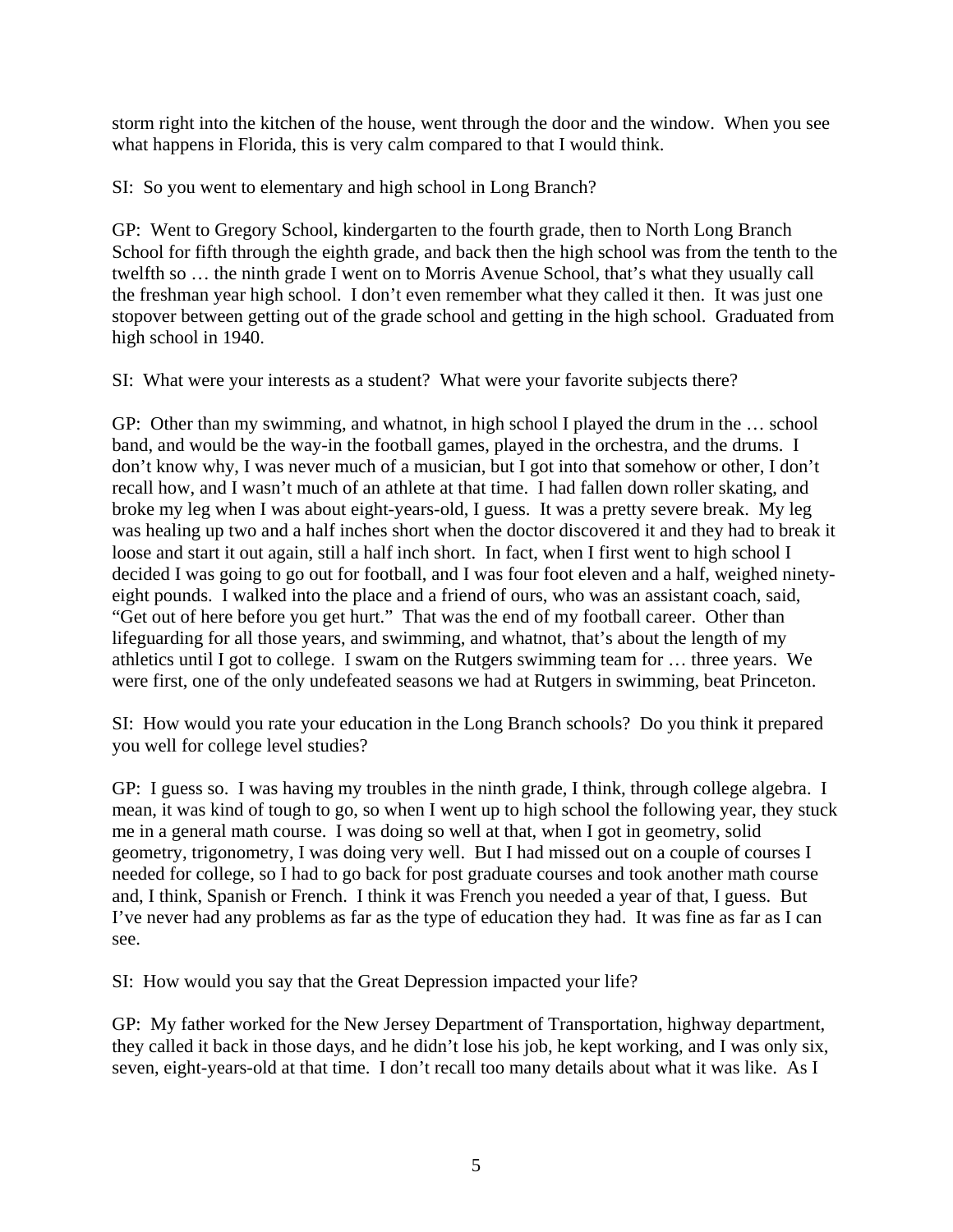say, he wasn't out of work. We had food on the table all the time, and I'm sure that it was a trying experience for everybody, but I don't recall too much personally about it.

SI: Do you recall seeing its impact on Long Branch or seeing friends' fathers out of work or people losing their homes?

GP: I can't truthfully say I remember anything like that. I probably remember more after it was over than while it was, I think, it was 1929 was the crash of the stock market, people jumping out of windows, and as I say I was seven at that time and that's probably old enough to know about it, I didn't really spend much time thinking about it.

SI: According to who you talk to, it seems like the Depression lasted almost up until the war in one degree or another.

GP: Like I say, I'm sure the people that were in businesses, and the stock markets, and whatnot, they were a lot worse off than the average people that were, you know, had a job they stayed with to make ends meet. I don't recall any feeling that we were in any real serious trouble. Things were all cheap back in those days anyway. I think one of the sections in this book they had mentioned about the prices between 1990, or 1995, and what was back in 1925, or something like that, and it's quite a difference in price, fifteen cents a dozen for eggs and houses were, I think, one of the houses my father bought was \$3500.00. Automobiles were \$600.00 for a new car, \$700.00. Of course, people back in those days didn't make the kind of money they make nowadays, obviously. It was an unusual time, I guess, but like you said, maybe the beginning of World War II was what got everybody back in, you know, businesses, jobs. Everybody was back to work.

SI: You may have mentioned this earlier but what did your father do specifically for the highway department? Was he an engineer?

GP: He was in the real estate end of it. He was a title examiner. He had title searchers all over the state, in every county seat. He used to go visit and pick up their stuff, and whatnot, and it was all about getting a right-of-way for highways. In fact, he was still working for them when he passed away in 1962. Although that was a mistake on our part, I guess. He had gotten cancer and then … if he had retired, my mother would have gotten a better financial settlement and pension than she did since he was still working. In fact … I was with the Department at that time, too, when I got a letter from them saying that it would be better for him to retire, and it was either the day, or the day after, that he passed away. He had a State car, and, in fact, he usually takes us with him once in a while in the car when he traveled around different places during the summer. He enjoyed his job, and, I think, he was quite well-liked by everybody. In fact, there's a letter I came across just recently from the Commissioner at that time to my mother stating, you know, how they felt, how well-liked he was, and whatnot.

SI: Do you recall in the years before the attack on Pearl Harbor, anything that you knew about what was happening in Europe or Asia? Was it a topic you discussed?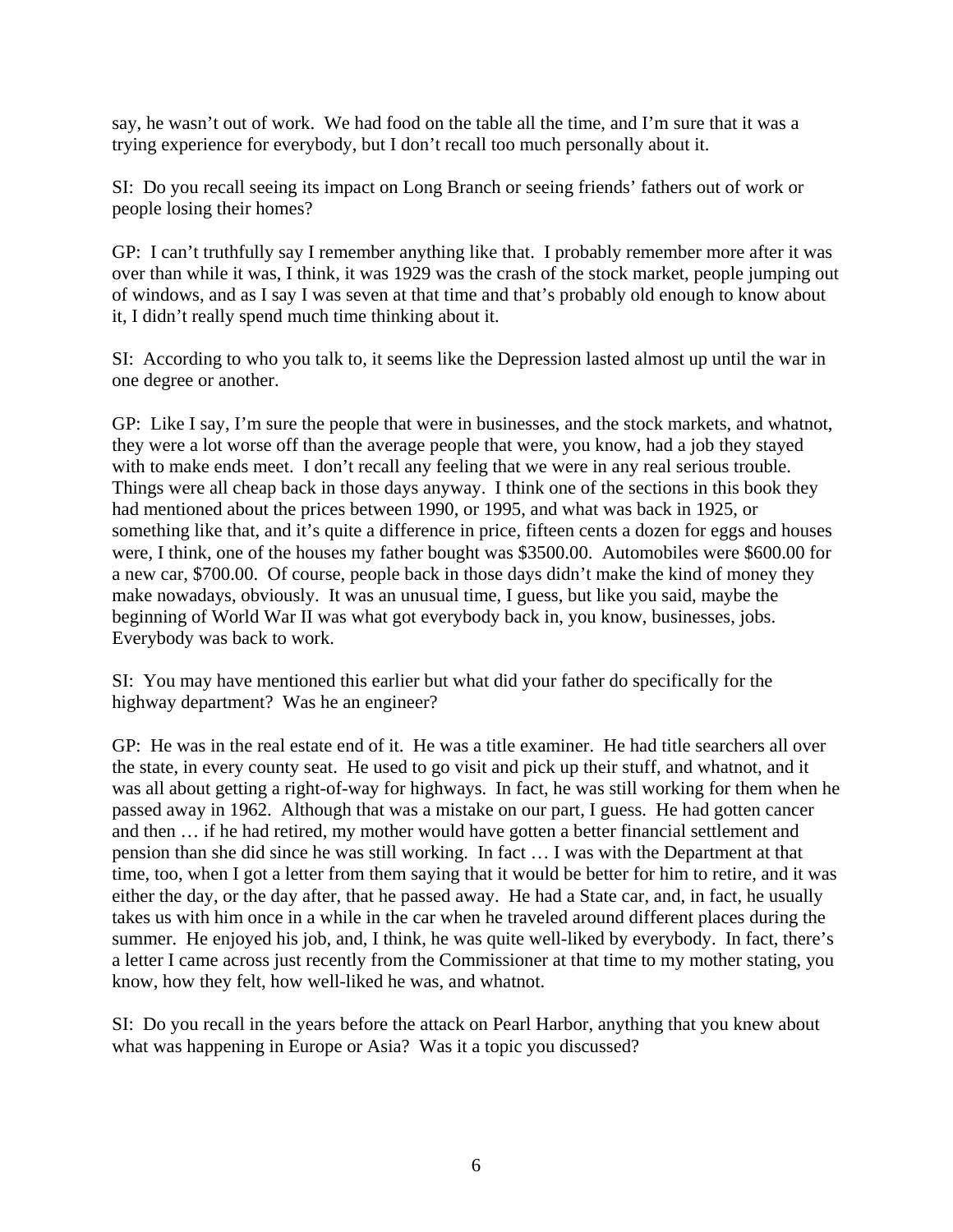GP: Well, we knew there was a war going on. We knew that Germany had invaded Poland and other European countries. It was in the paper, it was on the news. Of course, there was no television back in those days, but you had radio and when you went to the movies there was always news things … of what was happening, and I'm sure we were interested and concerned about what was going on and didn't really think about being involved in it ourselves at the time until Pearl Harbor came. We used to read about sending all the metals and stuff that the US businesses were sending to Japan, and they said that was a bad thing to do because they were using it to build ships and stuff. But when we were at my mother's house, my future wife was with us, on a Sunday afternoon in 1941, when the news came over about the bombing of Pearl Harbor. I was nineteen years old at that time, and knew pretty well what was going to happen, and I remember I went to see a movie not too long after that Wake Island, and if they had had a Marine recruiting office out in the lobby of that theater, everybody would have signed up coming out of that movie because they just, you know, it made you feel like you got to get over there, you know. Hollywood did a great job of making the Japs look like real rotten people. They started the draft and, I never did sign up for the draft because I enlisted in the Army Air Corps. It was in June of 1942, six months after Pearl Harbor, I got sworn in and they said, "Go home and wait for us to get in touch with you." That was in June, June 17th, I think it was, 1942, and in December '42, after spending the summer working on the beach lifeguarding, I got a letter from the Army saying I had to report on the 7th of January to Nashville, Tennessee. My father drove me out to Trenton on the morning of the 7th, and I got on a train there and went down to Nashville, Tennessee, and they had an exam-type testing, dexterity, written tests, … and they ask you, this was in the Army Air Corp you had the choice, if you want to be a pilot, a navigator, or bombardier. So that summer before I went, who shows up on the beach one day, but one of the fellows that graduated from high school with me in an aviation cadet uniform, and all of us got a big kick out of that. I told him I was getting ready to go, too, he said, "You were so good in math in high school," he says, "you should put in to be a navigator." So I, you know, gave that some thought that when I got down in Nashville, I, although a great majority of the people put down pilot as their first choice, I decided, "Well, I better, maybe I'll put down navigator as my first choice, pilot second choice, bombardier a third choice." So that's what I did. The results came out and they said I qualify for all three, "but since you put down navigator first, we're going to send you to navigation school." So that's what happened. I went from Tennessee to Monroe, Louisiana where they had navigation school. We had nine weeks of pre-flight and eighteen weeks of advanced navigation training. Graduated, got my commission as a 2nd lieutenant on the 15th of August, '43. Came home for, delay en route for a few days, and then was sent back down to Louisiana. They call it phase training, got hooked up with a crew of, a pilot, co-pilot, bombardier, myself, and six crew members for the flight crew for a B-17 Flying Fortress. That was in the end of August, first of September, and we trained down there until about the first of November. We were supposed to fly over to England; got up to St. Louis and the group that we were supposed to get our planes from and fly were taken over by somebody else before we got there. So we came East, to Fort Kilmer, on the train, and we left on the *Queen Mary* to go to England. I think we got 15,000 troops on the *Queen Mary*, … at thirty-five knots that ship went all by herself, no army or navy ships, or anything like that, just the *Queen Mary*, and it took two and a half days to get from New York to Scotland.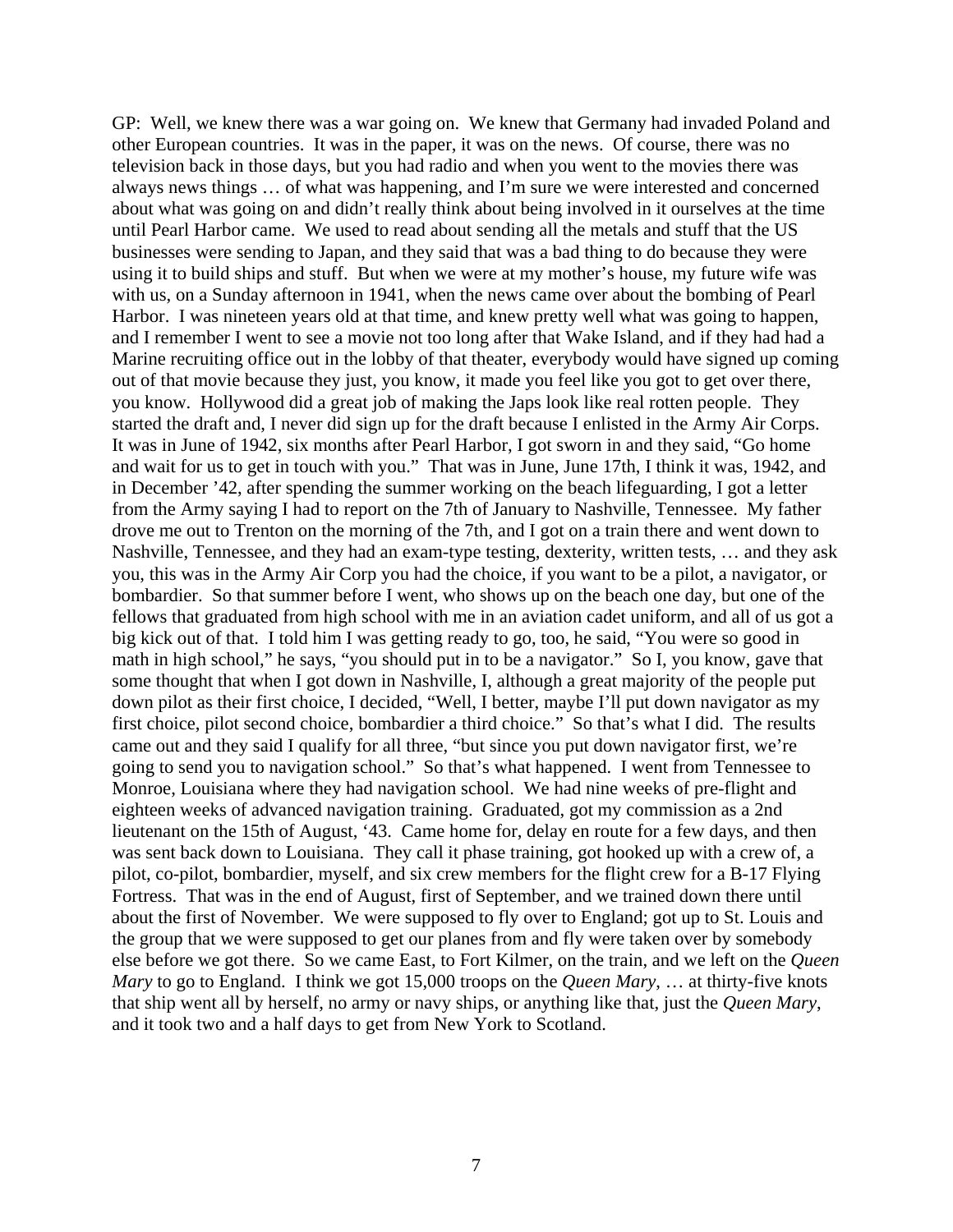SI: Before we go on to your service overseas, could we just follow up with some questions about your training in the States and before that? You said you graduated from high school in 1940. Did you go directly into Rutgers then?

GP: No. As I said, I had to take a post graduate course in '41, and, of course, after that summer Pearl Harbor happened and that's when I signed up for the Army Air Corps; spent another summer lifeguarding. That September of '42, I got a job as a taxi driver and spent three months doing that until I got that letter from the army saying that I had to report on the 7th of January '43. That's when the army service started.

SI: Living in Long Branch after Pearl Harbor, how did the war affect the Shore area? Were there blackouts, was there rationing, that sort of thing?

GP: Yes. Gas was rationed, everyone had a sticker in their windows, an A, a B, or a C. They'd give you so many gallons of gas a week, and, I think, food was rationed out to some degree. You had to put blackout, top half of the headlights, on the cars with black tape, and they had people patrolling the beaches during the day and night. They had built some of those guard towers along the beach area in places and they used to have guards and people watching for anything that might happen along the water edge. I would guess that there might have been German submarines, although I never recall hearing of any real incidents with the Germans involved, or whether they might have been around, I don't know. We drove around at night with, like I say, with the headlights dimmed, especially if you're near the beach. I remember one night driving towards Ocean Avenue in Asbury Park and, couldn't see very well, I hit a curb and bounced up over the curb because I hadn't seen it. Fort Monmouth was busy then, had a lot of troops and a lot of people were roaming around town. In fact, some of them used to give me the bad eye because I wasn't in uniform at that time. You know, I had been sworn in, I had a card with my picture on it, the whole thing, and I had a little Air Corps insignia that I used to wear on my shirt, but the fact that I wasn't in uniform, maybe people thought I should have been. I don't recall ever any real problems with that, but it just seemed like sometimes there was somebody who would want to know why you weren't in the service. That didn't last too long.

SI: Did the whole gas rationing issue affect your job as a taxi driver at all?

GP: Not that I recall. I was with Golden Taxicab Company in Long Branch at that time and I am sure they had the wherewithal to get as much gas as they needed. Most people, you know, like my mother had an A sticker for her car. That meant that you got, five gallons a week or something like that. I don't remember the actual numbers. But I know that my wife says she gets them for shoes and things like, that they had to get special stickers. Food was, I guess. I don't recall ever being hungry or anything like that as far as, you know, not having enough food.

SI: You mentioned that you met this friend who was in the Air Corps, who talked to you about becoming a navigator, was there anything else that led you to the Air Corps? Anything that attracted you to the Air Corps?

GP: … I remember hearing about all the different people, or I've read about or heard about they are in the Air Corps, the Army, and the Air Force was part of the Army, back when it was the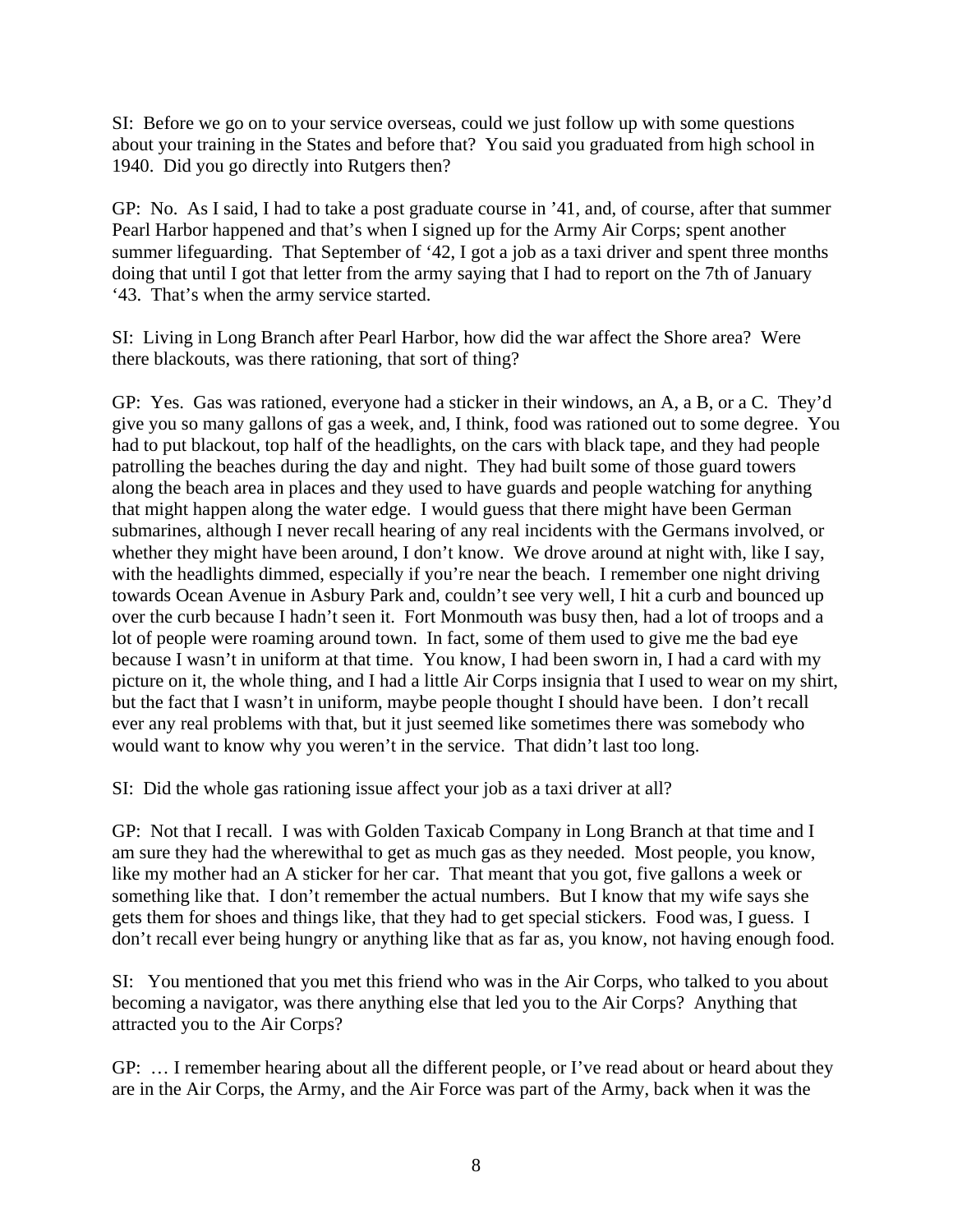Army Air Corps. I just thought that would be a good place to go during the war. So I went up to Newark, where they had their recruiting people, and took the test and got signed up. I figured that would be a better way to go than wait around to be drafted. As I say, I never got around to signing up in the draft because I had already signed up in the Air Corps, before it was necessary.

SI: What was the process of getting into the military? Was it a shock to you to go from civilian to military life?

GP: I wouldn't say it was a shock.

SI: An adjustment?

GP: It was different. You know, I …

-----------------------------END OF TAPE ONE, SIDE ONE----------------------------------

SI: Please continue, you were talking about the transition.

GP: Got down to Nashville, Tennessee, and, you know, the same way you see in the movies, you walk down the line, they give you your uniforms and shoes and whatever they were handing out, and my first recollection of being in the Army is standing out with an officer in front of us saying that they wanted some volunteers to do certain things. So he said, "Who wants to volunteer?" I stepped out and volunteered, and somebody else stepped out, and somebody else stepped out, and this captain, he says, "You get back in line. I want you, I want you, I want you." He picked the ones who hadn't stepped out to do whatever it was he wanted to get done. That was my first recollection of being in the Army. Of course, they always say, "Never volunteer for anything," but I don't think that's the right way to look at it. Then we got there and went down to Louisiana. Now we're aviation cadets and everything. You're in school, you're learning all about what it is you have to do, what you have to learn to be a navigator, and a lot of flying. There are different types of navigation you had to learn. Pilotage, where everything, you look on the map, you're looking on the ground to see where you are. You're dead reckoning, where you're using flight information, how fast you go, what direction you're flying in, what the wind shift might be, and celestial navigation, you do that at night where you shoot the stars, and it was interesting. One day we were flying what they called a, they wanted to calibrate the airspeed meters, so you'll fly at low altitude and you're flying from one point to another point and you're keeping track of that, and you're timing it, so that you know how fast it was that you went from point A to point B, and then they turn around and come back in the opposite direction and you're doing the same thing, and the plane was bouncing, because it was hot and muggy, in the low altitude, and the two other navigator trainees in the plane with me would be sick to their stomach. They were all over the place and I just stick my nose up to get a little fresh air once in a while but it didn't bother me at all. When the flight was over, the navigator instructor came back and he said, "You must have an iron stomach." He said, "I don't know how you could sit back there with that going on and not get sick yourself." But it didn't bother me, although it did smell pretty bad. The navigation training, let's say it was twenty-seven weeks, started, I guess, it was the first part of February, graduated in August, August 14th. I think it must be more than eighteen weeks and, twenty-seven weeks, something like that. I know we went from the end of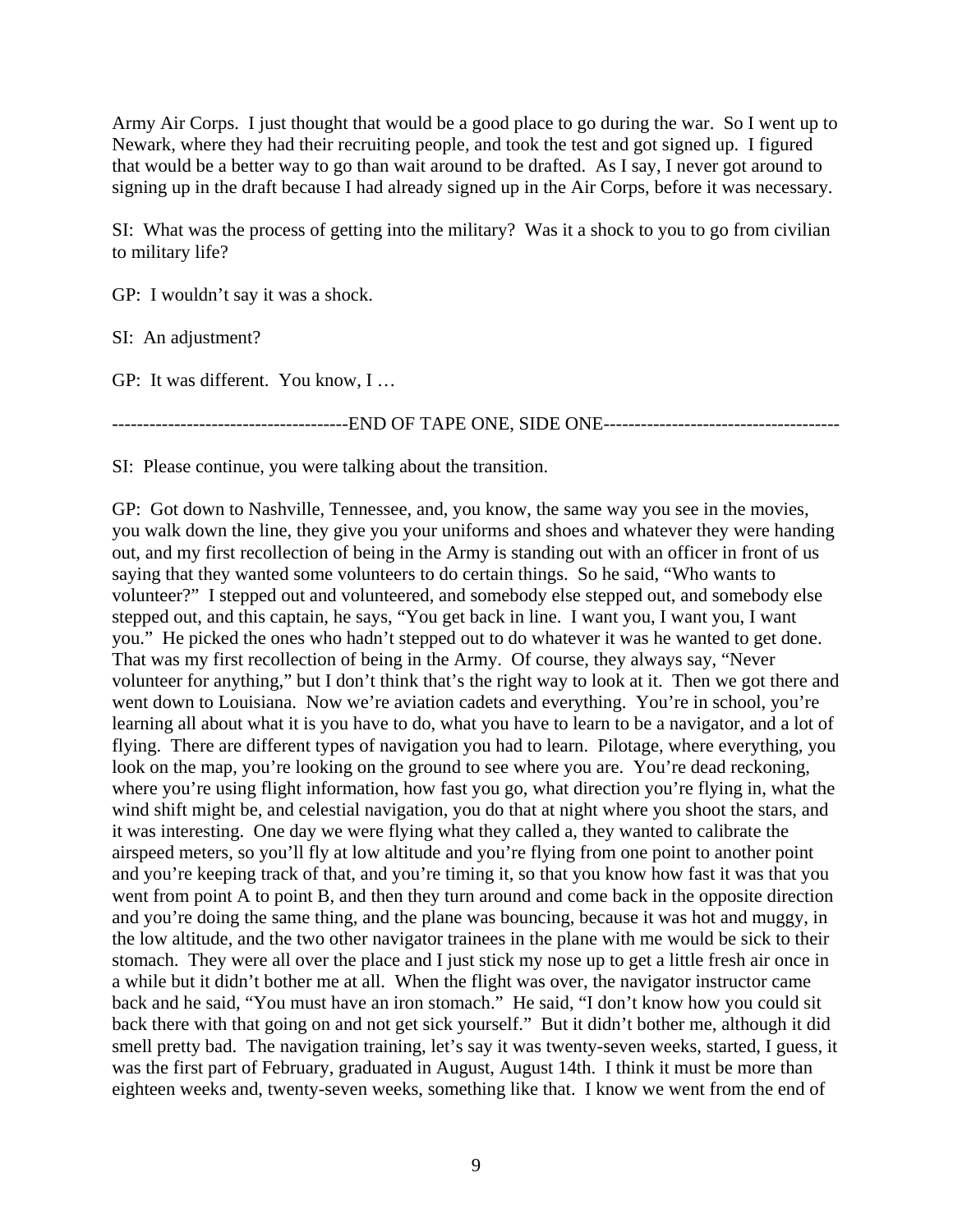January, until the middle of August and then you got your commission, got assigned to a crew, had phase training, you're in the States, and over to England you went, to start flying in the Eighth Air Force. It was October, we were getting ready to leave to go to England, when they had the Schweinfurt mission over in Europe, when they lost so many planes, and so our group, when we went over the following month, were replacement crews for all the ones that had gotten shot down in that Schweinfurt mission. We got sent to the 305th Bomb Group, the 364th Squadron. Every squadron had about twenty-some planes, and then you started your mission plan. We used to, every night we'd go in, ready to go to bed, and there's a sign on the back of the door saying what crews were going to be flying the following morning, and what time, and the tour of duty at that time was twenty-five missions, bombing missions. … You get up in the morning, you go where they had the pilots and whatnot, and they showed where the mission was going to be, from here to there, they had a map on the wall, and you're flying over to someplace in Germany, and where your bombs are going to drop, and then, the navigators went in and they got briefed on what they had to do, where they're going to go. Usually we started, get out to the planes, it was probably still dark, quite early in the morning, and they take off, and the first thing you know, there you are, the whole group together, maybe sixty to seventy B-17s, and they'd fly around while they connect up with other groups that are coming and they had as many as 2000 planes on some of those missions going over from England to Germany, bombing different targets, and this was in, starting in November and December of '43, and my first mission was to Norway. The Germans had some places in Norway that they had taken over for submarine stuff, and whatever else, so we flew a bombing mission up to Knaben, Norway. My first mission there was, it wasn't our whole crew, just me, because somebody, the navigator on this crew was off for some reason or other, they needed a replacement, so they asked me to go. I still remember we got up there, dropped our bombs over the target, we were starting to head back, and all of a sudden one of the engines took off out of control, and before the pilot could get things back in order again, we were 10000 feet and ten miles away from the rest of planes. We were all by ourselves, and one of the gunners in the plane was flying his twenty-fifth mission. This was his swan song to get back to the States, and here we are out in the middle of the North Sea all by ourselves, and he came up to the nose of the plane to find out how we were going to do, you know, to get back, so I told him. I told him not to worry about it, we were going to be all right, and we got back and he was very happy about that, and that was the only mission I flew without my own crew. The other missions we always flew together, and I never remember ever talking, or thinking, or being afraid of what we were doing. It was just something that we trained to do, we were going to do, and we wanted to do, and we want to get the war over, and when you got home at night, you looked on the door, you were hoping your name is up there so that you could fly the next morning. We, I forget which mission it was, we came back, another time all by ourselves. What happened is we ran out of oxygen. We were flying towards the target, we were flying at about 30,000 feet, you need oxygen, and so we had oxygen bottles, so we got the oxygen bottles out, and we're using them until we dropped our bombs over the target and then we took off to get back. The first thing we had to do was go down to 10,000 feet, or less, so that we didn't need oxygen anymore. We got into the clouds down there and we were heading back towards England; kept getting lower and lower to stay in the clouds and all of a sudden we break out into the open, no clouds, sunshine, and I got my maps out and we were right over Dunkirk and the Germans were down there shooting everything that they had at us. Bombs busting all over the place, and the plane was in great shape, so we took it right down, ten feet above the water, and the Germans were behind us, they were shooting, and our gunners were shooting at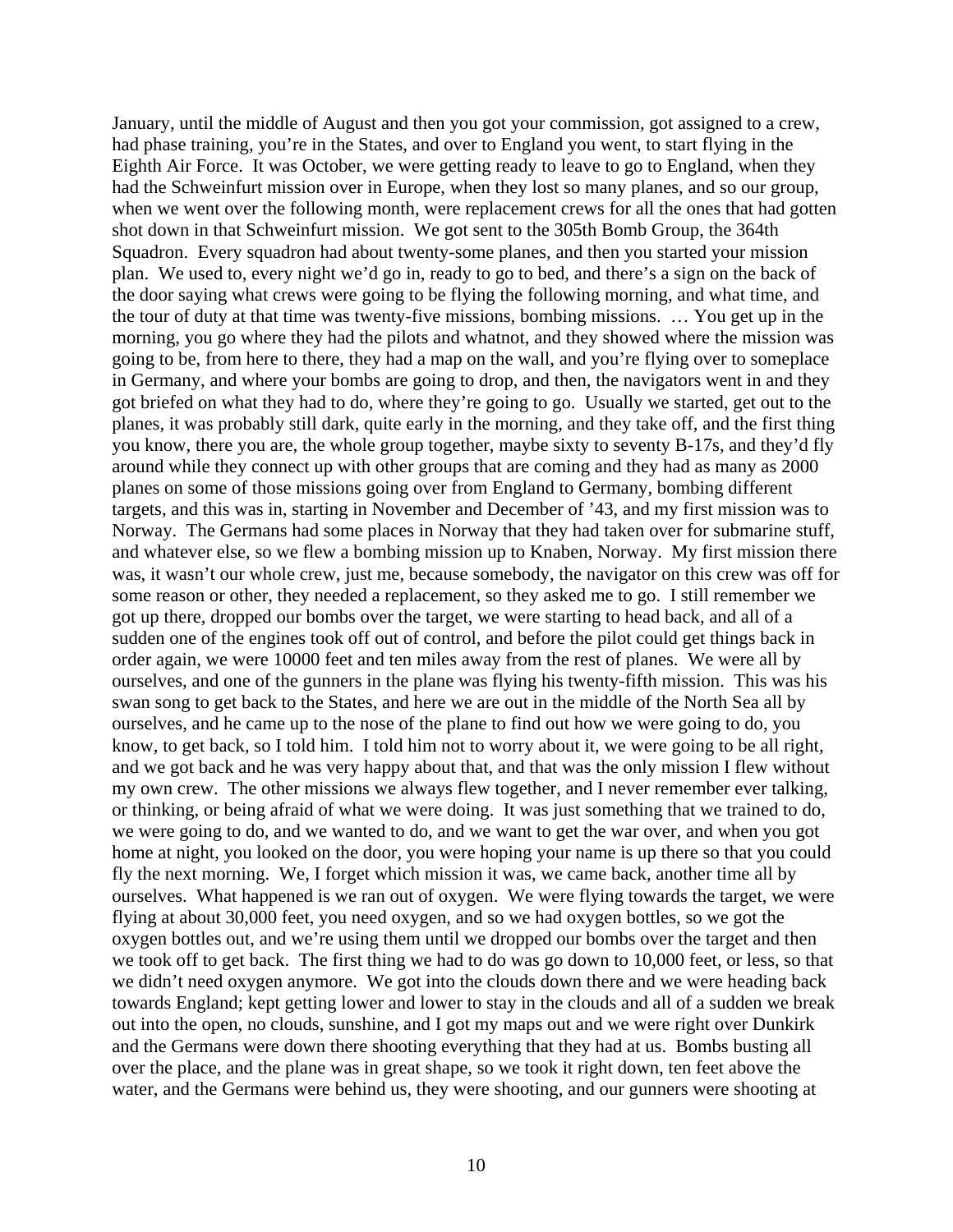them. I look out to the side and, all of a sudden, here's a plane out there doing this, it was a British Spitfire, and as soon as that Spitfire showed up, the Germans took off. Our guys were starting to shoot at the Spitfire, I'm yelling over the intercom to cease fire, because it was a British Spitfire pilot out there. We got back safe, without any further trouble, and it was our second trip alone on the way back. Then our last mission, our ninth mission, we had dropped our bombs down at Ludwidshafen, Germany, and we were coming back and we had some mechanical problem, so we were all of a sudden, all by ourselves again, and we were heading back across France, heading towards England, and a couple of German fighters, Messerscmitts, intercepted us and started shooting at us, and we were down around 1500 feet altitude when the pilot said, the plane had gotten hit, "bail out," and I had never used a parachute before. Although we always had them with us we never really thought much about them, other than the fact that we needed them. So, I was there, right behind me the bombardier, the pilot was still up in the cockpit, the door was open. I bailed out, and ten seconds later, fifteen seconds later, another chute came out. I just assumed it was the bombardier, and when I didn't see another chute come out, I just assumed that the pilot didn't get out, and the plane dove in first, exploded, and I made it in some kind of a duck pond, or something, hurt my ankle, either broke or sprained my ankle badly, and I couldn't walk. The French couple there were close by, and they were telling us to go to their house, "*Venir à notre maison, Venir à notre maison*," this farmhouse, and one of my gunners landed close to where I was, and he helped me out of this pond and we were probably, on my hands and knees, heading down towards this house when about fifty German soldiers come up and they see us and that was the end. Got taken prisoner and ended up in a prison camp for sixteen months. That was an experience. I think the first, one night we spent in *Dulag Luft*, I guess it was called, and stayed there for maybe three or four days. They interviewed you a couple of times, wanted to know where you were from, and what your name was, and your serial number, and all that kind of stuff, and they knew more about me. They knew the plane, what the insignia on the plane was, so they knew what bomb group I was from, what squadron I was from, and we got on a train and it took us up to, spent one night in Berlin, the next day we got to *Stalag Luft One* up on the Baltic. When we first got there, there was about 500 POWs there, most of them British, and they kept enlarging the camp; when the war was over, they had almost 10,000 there, all Air Force officers. The enlisted men had gone to another camp. The Germans were, they were better, as far as the prisoner thing, than they were in Japan, or Korea, or Vietnam. In fact, just recently there was a Medal of Honor winner that came here to give a speech, and he'd been a POW in Vietnam for six or seven years. I went up to him after he got finished; I told him, "Your story, it makes my sixteen months in a German prison camp seem like a vacation," because they had a really rough time. The Germans were strict and you had to do what you had to do, but at least they were following the Geneva Convention pretty much. Time went on and on and on. We were rooting, we used to go outside when you'd see B-17s flying over heading towards the target, and everybody would cheer and jump up and down, and the Germans got annoyed at that, so they made the rule then. They made the rule when there's any air raid sirens around you had to be in your barracks with the windows closed. Didn't want to see us celebrating. Sixteen months later we were liberated by the Russians. They were coming from the eastern part of Germany and they were getting closer and closer, this was in May '45. All of a sudden, one day, the Germans up and left. We saw them, all had a Red Cross parcel with them, and they were leaving … heading West. They were going towards the British and the American forces that were coming through France, and they didn't want to get caught by the Russians. The Russians ended up coming into camp a few days later and they were a real rough-looking bunch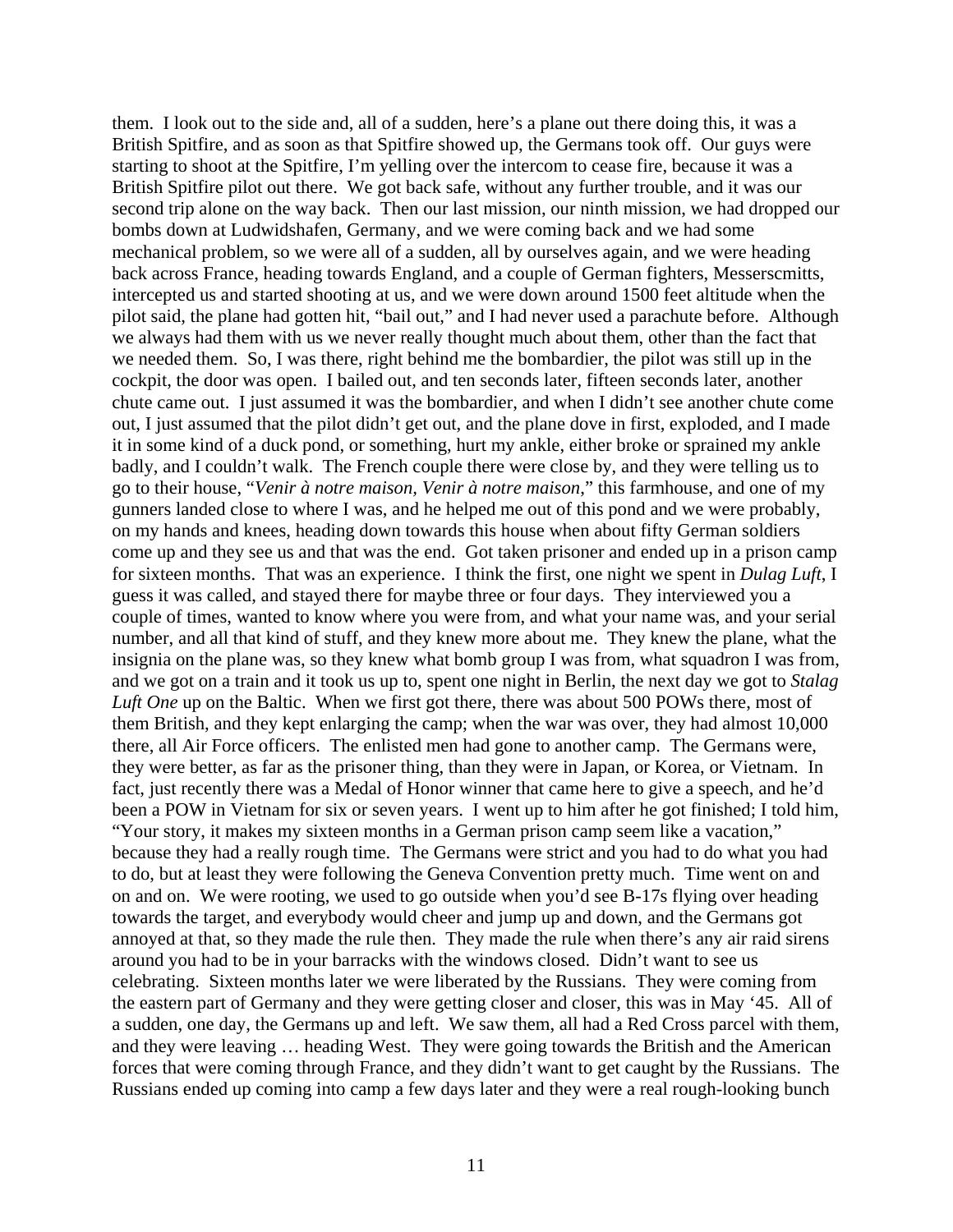of guys. They were coming from Siberia, and other places like that, and they came in and they talked to the leading American and British officers who were there. The CO of the camp, I think he was a full colonel, the highest ranking American there at the camp. Eisenhower was in France, sent word he wanted to fly in and evacuate the camp, and the Russians said, "No." They wanted us to have to march out, walk out, and Eisenhower wouldn't stand for it. He wouldn't hear of it; he said, "We're going to fly in there, we're going to take those POWs out." So on the 15th of May, our barracks had been designated as MPs, put a cloth thing on our arm with an MP on it, that's all we had, and they wanted everybody to stay in the camp. But quite a few of them wanted to leave, so they went up to where the water was and … there was a boat, or a raft, or whatnot, and they were taking off towards the west, hopefully, to get back to the American forces, and we had no way of stopping them, you know. We told them, "You're not going to do that," but you had no real authority and no sidearms, or anything like that, so they were going their way, and we had to stay there, and then word came that they wanted everybody in groups of fifteen, I think it was. There's an airfield about two miles south of the prison camp, and, all of a sudden, these groups of B-17s come flying in, landing, and the troops had walked over there, fifteen in a group, and fifteen guys on a plane, take, off, the next one. They did that all day long and, two or three days I think it was, they evacuated 10,000 POWs; flew them back into France, Camp Lucky Strike. They were showering us with all kinds of food. We had turkey and gravy, mashed potatoes, and ice cream sundaes and sodas, and they were trying to fatten us up, I guess. One day while we were there, this plane came in and landed, I think it was from my old bomb group over in England, so I got to the pilot, asked him if I could fly back with him when he went back. He said, "sure." So I finally made it back to my airbase after sixteen months, and stayed there. We were put into groups and they were sending them back on LSTs, anything that would float they were putting these people on and taking them back to the States. We had such a big group that, we were in South Hampton, and our group was put on a train, went up to Scotland; we came back on the *Queen Elizabeth*. So I had both of the *Queen Mary*, on the way over, and *Queen Elizabeth* on the way back, and got back around the 30th of June. I can still remember to this day what a thrilling, emotional feeling I had sailing past the Statue of Liberty on the way to New York harbor. That's where my wife was, we were still single at that time, we got engaged, and got married on the 29th of July. I still to this day, you know, we had gone down to Atlantic City, rested. We had orientation and they wanted to know what you wanted to do, "Stay in the service?" Because in the meantime the war in Europe was over, but they were still fighting in Japan, in the Pacific. Your choice was to get out, or go over to the Pacific War and fight over there. There was a lack of communication maybe. I decided, "Well, I'm sure my bride didn't want to stay in the service, so maybe I'd better get out," and that was about the time the atomic bomb was dropped over in Japan, and the Japs surrendered, so I decided to get out, and it was sometime years later, she said, "I wish, I think I would have rather stayed in." My brother, older brother, he stayed in the service. He was career military. He got out for a short time, after World War II, and then when the Korean War started he went back in, and he stayed in until he finally retired back in about 1980, I guess. He retired a full colonel; spent about eight years as a military attaché over in Sweden, and my younger brother, he was also in the Air Corps. He was a navigator on a B-24. He was over there after I was, and they went down in the North Sea. I think they were testing their machine guns and one of them went wild and shot one of the engines off the plane somehow. They had to bail out. There he was in, I think it was in December of '44, it must have been about that time anyway, he was in the North Sea, ready to freeze to death and drown, and he was about to lose consciousness, I guess. He said when he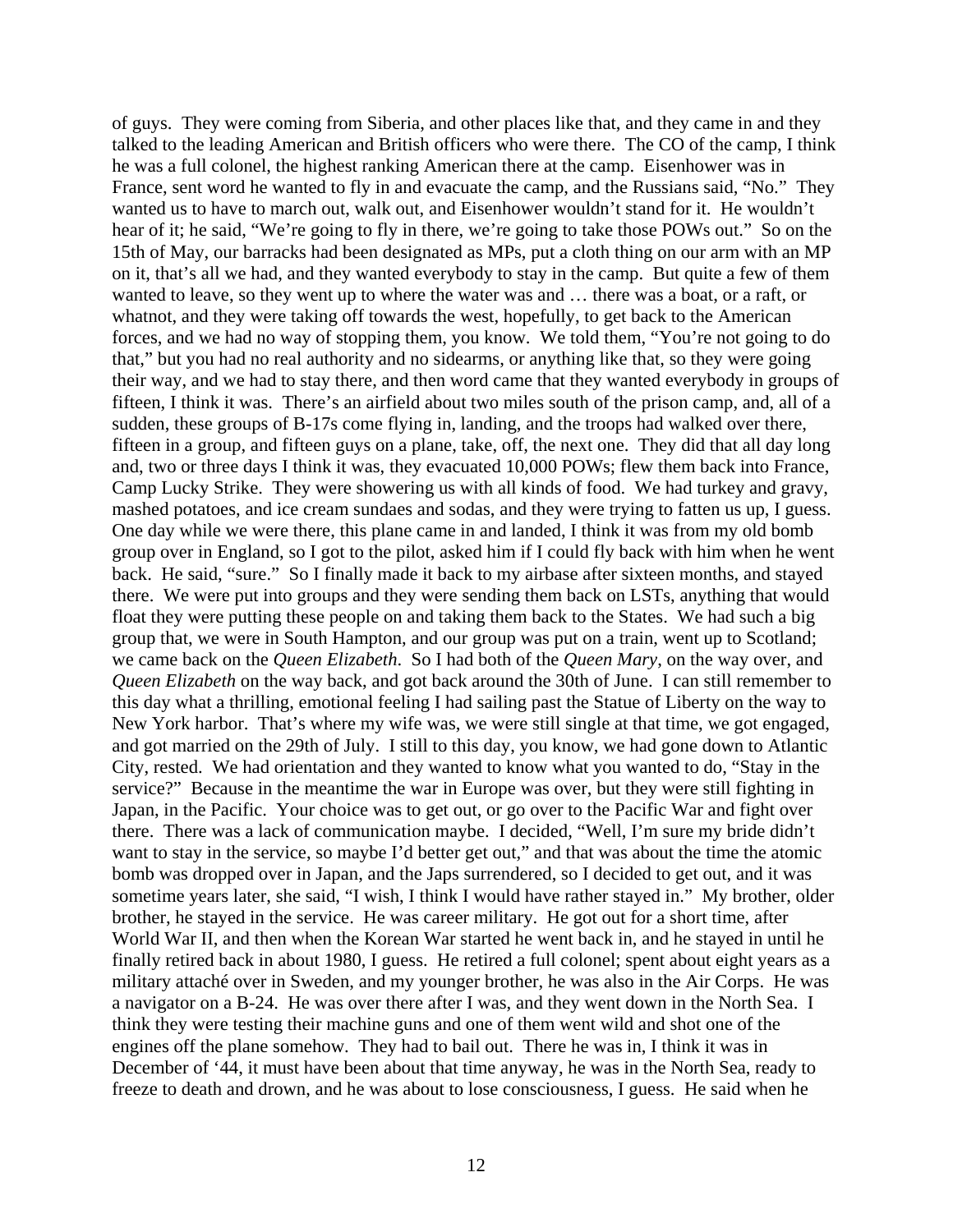woke up he was on a minesweeper. Some of these British minesweepers apparently had been in the area and must have seen the parachutes. They had picked him up before he passed away, and then, back in maybe March, April, he got shot down again, and he ended up in the Zeider Sea over in Europe. He ended up in the Netherlands area somewhere, I guess, and he got captured by the Germans. It was about six weeks before the end of the war, and so he got captured and they were there for a relatively short time before the war ended. He came home before I did. By the time I got home he had already gotten married. … My older brother, he was in the service and was down in Georgia, this was in January '44. He had been going with a young girl here in Deal sometime in high school, after he had gotten in the service, but they had some kind of a outing or fall, so he left. He was down there in Georgia and going with a nurse, or something down there. The other gal was a nurse, too. He got the word that I'd been shot down. He decided he'd come home and talk to Mother and Father, tell them that, you know, whatever he wanted to say, and driving up from Georgia toward New Jersey, he gets close to New Jersey, he called up *Jersey City Medical Center*, and talked to his ex-girlfriend, and so he picked her up and they were heading down, back down to the Shore here where my folks lived and on the way down, he said he finally popped the question on whether she'd marry him. She didn't say a word all the way down, until he got almost down here, then she finally said, "Yes." So I've always said ever since that time, "I'm the one responsible for your happy married life because if it hadn't been for me getting shot down you might never have done what happened," and they, more or less, agree with that, too. The military was, he enjoyed his whole career. As I say, he fought in World War II, he fought in Vietnam and in Korea, and my younger brother, he passed away about five years ago. He had an abdominal aortic aneurism. The rest of us are just getting older and older.

SI: Can we ask you a few more questions about your time in the Eighth Air Force and then in the POW camp?

GP: All right.

SI: Had you had any kind of survival training, or anything to prepare you for being shot down?

GP: Not really, not that I can recall. In fact, I was never even actually taught how to use a parachute, other than the fact that you snap it on and you pulled the ripcord when you jump out. Never got any training, never did it before. My first jump was for real. They had taken some pictures, little pictures about this big, like you put on like a passport, or something like that. We had those. In fact, I had them in my back pocket of my trousers and that was supposedly if you ever did get shot down or captured you might be able to use that picture to get some kind of an ID, or something, but I don't recall any training or anything like that. When we got to the prison camp itself, it wasn't long after we got in this barracks that they decided they're going to try to dig a tunnel to get out. I've seen this on television and then this *Stalag Seventeen*, I think, is one of the movies that they had. They used our room, they took the stove, it was a coal stove, or cook stove, they took it off, and then they had an opening underneath there. They took the thing off, and they started the tunnel, just like they did in the movie. They dug, they'd come out, they'd bring the dirt out and they go out and sprinkle it around, so it wouldn't be obvious, or something like that. Our barracks was the last one on the row. It was about, maybe, another thirty to forty feet to the barbed wire fences, and they went down about eight feet and they started to dig out until they got outside of where the fence was, and … we had these wooden slats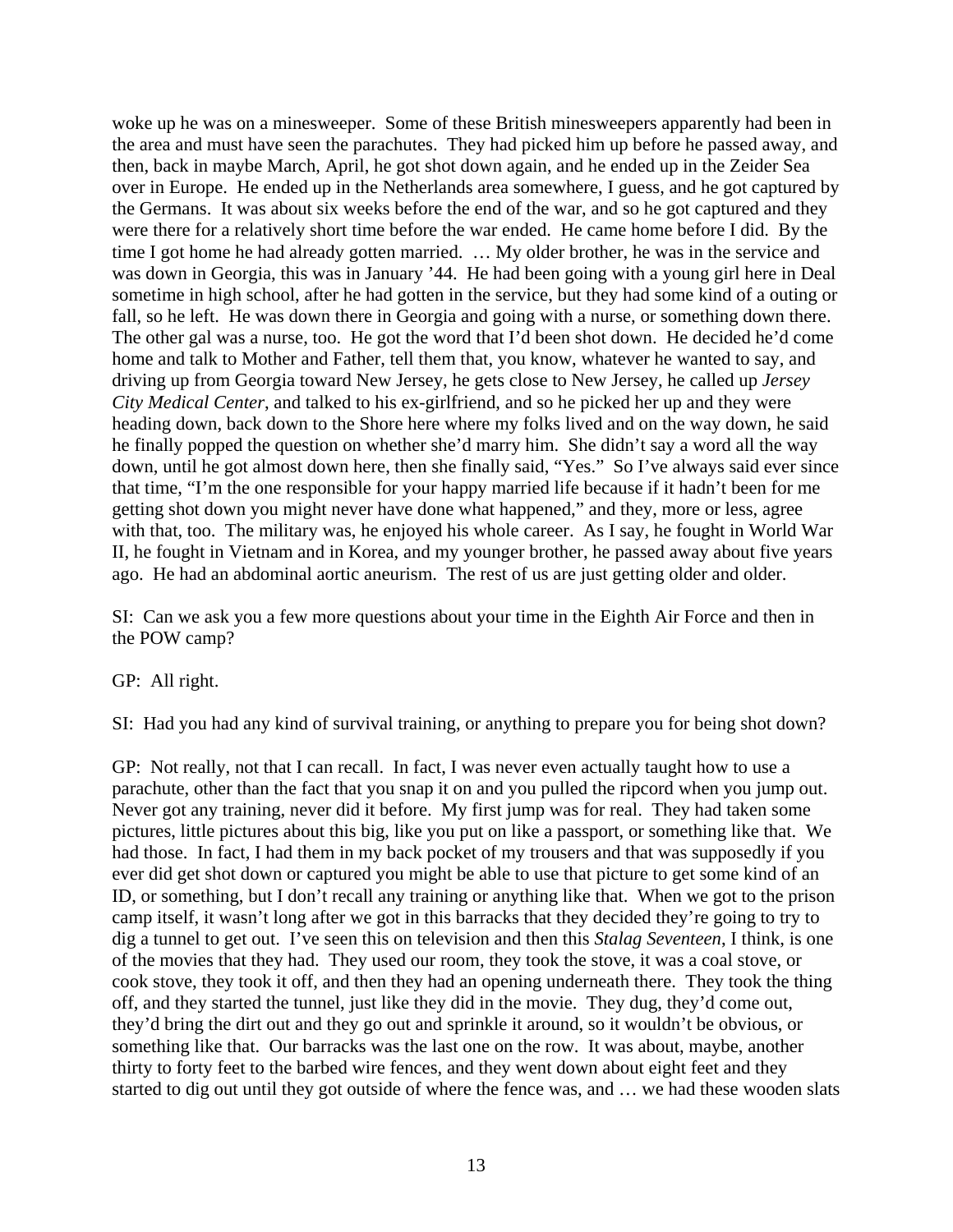for our beds, and everybody gave some of their slats so that they could have them to help prop up the walls so it wouldn't cave in or anything like that. They took these cans and put them, stuck them together so that they had a pipe like and they were pumping air down into the thing, to make sure they had some decent fresh air down there, over to where they were digging. They had made candles out of belt and margarine or whatever I think we had that would burn for a little bit, and they were doing this digging for day after day after day, and anytime the Germans were around they had to close it up, and even to the point where they were starting to tell people what they were going to do. Who was going to go and what kind of uniform they were going to try to put together; where they were going to go, they had a map or something, and about a day, or maybe two days, before the big escape was supposed to take place, the Germans came in and they discovered it. They probably knew it was there all along because they had seismic graphs around, I guess around the camp so they could tell that there was digging going on, and they came in and, the ones who were already in the tunnel, they got them out and put them in solitary confinement. They pushed dirt into the thing and got rid of it. That was the only time we tried it out of our barracks, although they did try in other areas of the camp, the same thing, but they all ended up about the same way. I never hear about anybody that actually escaped and got away. A few people got shot and the ones that didn't get shot were brought back and put in solitary confinement for whatever period of time they wanted. There were other methods of trying, and the movie I saw, … I think it was that *Stalag Seventeen*, they depicted it pretty well, you know, in some cases. One story I heard about one of the camps, they had a springboard there, they made a springboard and they would jump off, hit the springboard, and hop over the fence. Because those fences were, I'd say, eight feet high maybe, and it was a double fence. It was, you know, a fence here, inside all rolled up stuff, and another fence here so that they weren't easy to get through. But no matter how they did it, they always seemed to get caught. Like I said, I don't remember in sixteen months ever hearing of anybody that got away and escaped and got back. The only one was my pilot. Like I said before, the co-pilot and I were in the same room, in the same prison camp, and for six months we mourned about him because we just assumed that he never got out of the plane, and about six months later, we get a postcard in the mail and it's from him, back in the States. It was the bombardier who didn't get out, and the ball turret gunner never got out, but the pilot got out and he got into the French Underground, and, after I got back home, after the war was over, he came East, landed at Fort McGuire one time, and we went and picked him up. He spent the day with us. The story he tells is unbelievable. He got rid of his parachute and he got into these hedgerows like, he got in this hedgerow and the Germans were coming and he said they were looking, with a guy going down with a thing sticking it in the hedges, and he was ready to stand up and surrender, and just before this guy got to him, with the pole, somebody called him over to talk, and he came back, and he was just on the other side of him, he starts prodding the hedge again, just missed where he was. So when they left, the French got him in the French underground, and he spent, I don't know how many days it was, but he was working his way down over the Pyrenees Mountains into Spain and back to the States. I don't know whether he went to England first, then back to the States. So he stayed in and he was a test pilot, and when he came up to visit us that's what he was doing, he was a test pilot. He was coming East for some reason or other and then we saw him, and, of course, he'd gotten married when he got back, and I don't know, it was about maybe a year later, I got a letter from his wife saying that he had been killed in a plane crash testing the XB-47 and it crashed and he was killed instantly. Better off, I said, if he got caught by the Germans, I think. Life in a prison camp was tolerable and time consuming, and because of the Geneva Convention, officers didn't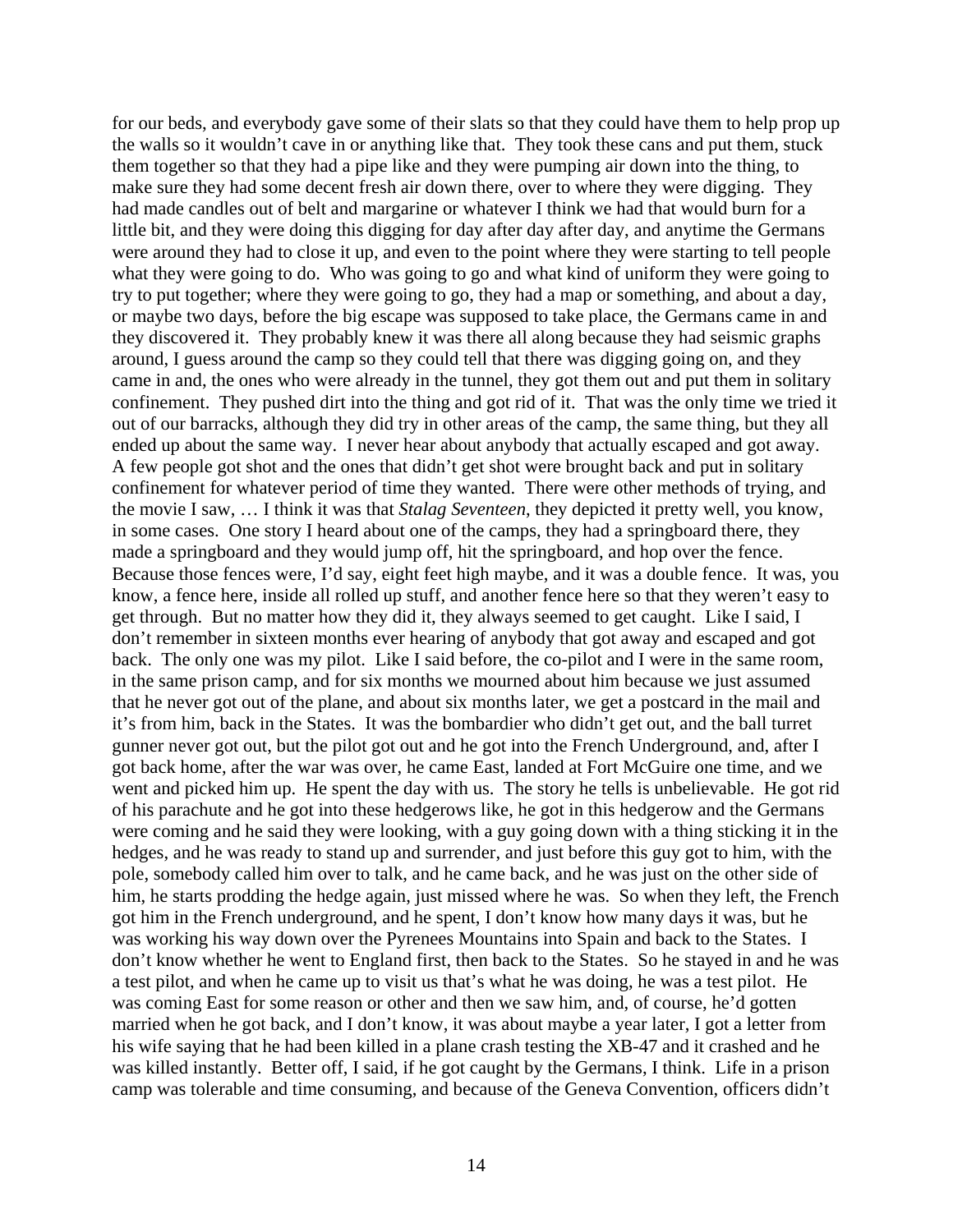have, they couldn't make them work. GIs they could use them to do things, if they wanted to, but not commissioned officers, so we sat around all day. I played a lot of bridge, little Monopoly once in a while, and, basically for the most part, most of the time we had enough to eat. We got these Red Cross parcels. Every parcel had a can of corned beef, a can of spam, some concentrated oatmeal type of thing, D bar, chocolate ration bars. They had about five packs of cigarettes, box of prunes, maybe raisins, or something. This was a Red Cross parcel that was supposed to last you a week. Of course, we had about fifteen guys in this one room in the barracks, everybody, you know, we'd make meals, and whatnot, and the Germans everyday would give you some bread and some ersatz kind of butter, or something, and rutabaga soup, so we had enough most of the time to satisfy yourself, until, I think it was spring, spring of '45, when they started, they didn't give you all your Red Cross parcels. I think they were taking them themselves, and everybody was pretty hungry then. I think I lost maybe ten or fifteen pounds.

SI: You mentioned that the guards were not so bad. How were the guards? How did they treat you?

GP: Everyday you had to go outside and line up in front of the barracks so they could count you. They knew how many people were in every barracks. They had ID cards, everybody had their picture taken, and they had a card telling them where they were, what their name was, their pictures on it, the room number, and they had these in a little wooden carrying case like, and so everyday you go outside and they'd come along, they'd count you. … This and that, the thing was if they had the right number, that was okay, you go back in the barracks. If there was somebody missing then they'd have to go and start looking for him, and this went on everyday. One day they had come out, they had two of these boxes with all these cards in it, two German soldiers, for some reason …

-------------------------------------END OF TAPE ONE, SIDE TWO--------------------------------------

SI: This continues an interview with Gordon Prout on June 21, 2005 in Tinton Falls, New Jersey. Please continue, you were telling us about how they brought out these boxes.

GP: For some reason that we don't know, they set these two boxes down and they went somewhere, I don't know where, but they went somewhere and a couple of POWs were there, and they see these two boxes, so they picked them up and took them into one of the barracks and they broke them up and burned them, and when the Germans came back looking for these boxes and couldn't find them, everything broke loose, and they came screaming in, and everybody came out. They went in, to search, every barracks and they couldn't find these boxes, and everybody was locked out on the parade ground … out there, and these guys they started building little piles of dirt and putting a stick in it, probably like they were burying something. This got the Germans annoyed even more, so then they came out there and started raking up everything, looking for these cards but they never found them. We're probably lucky that somebody didn't get shot. The only incident that I recall, like I said earlier, the Germans made you stay inside anytime you were in an air raid type situation, you had to be in your barracks, and this one day the air raid siren sounded, planes were going over, and everybody had to get in the barracks and this one guy had been in bed taking a nap, he was sleeping and he didn't realize it. He got up and didn't realize that there had been an air raid. He walked out of the barracks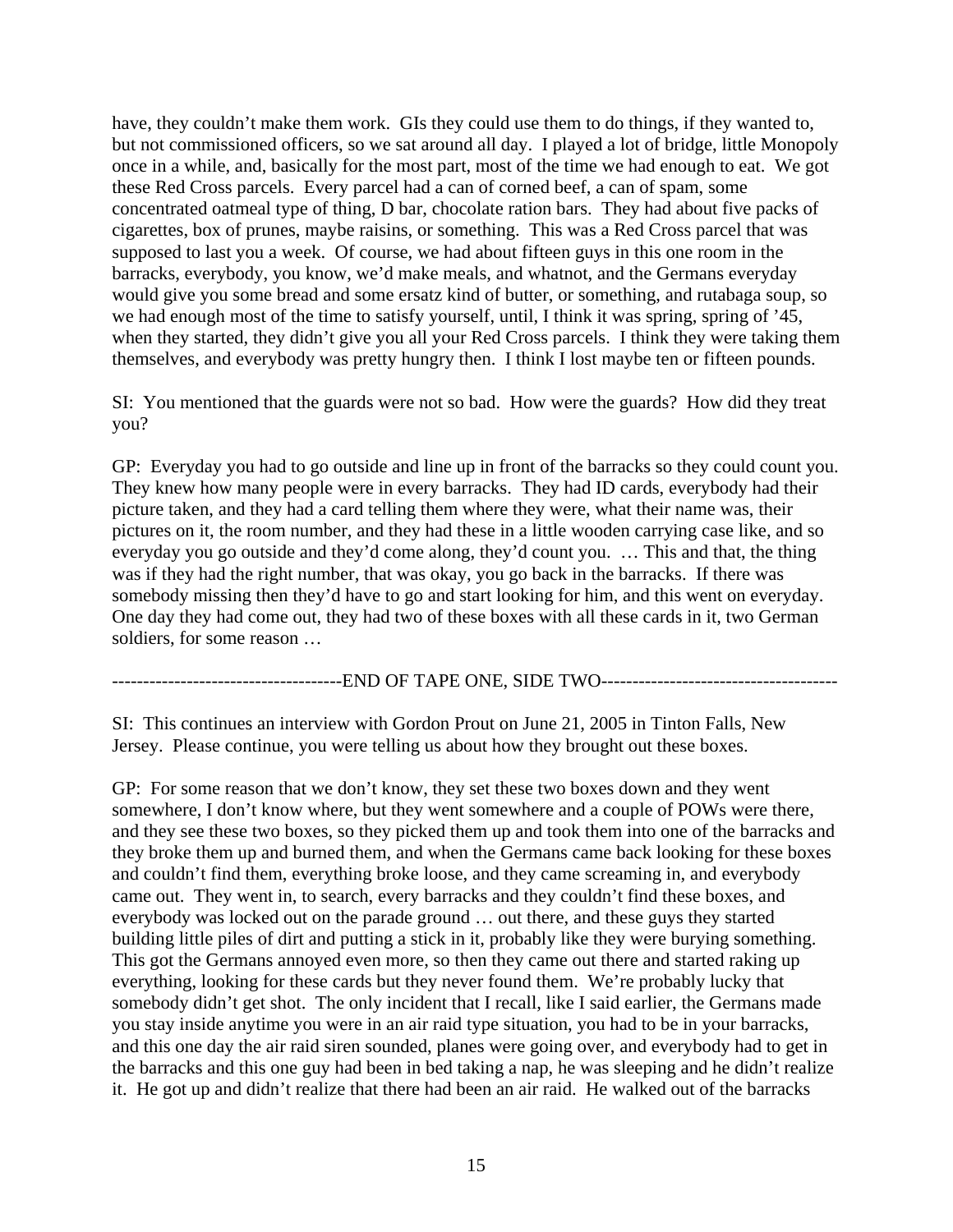and one of the guards in the tower shot him. Understandably so, I guess, some of the Germans who lost people in air raids, and whatnot, were a little on the unhappy side and, you know, probably would look for an excuse to do something like that maybe. This one officer that we used to have come all the time, he was an Austrian and he seemed very pleasant, and he was not like some of the ones you saw on television, or in the movies. He seemed like a decent sort of a guy, and I don't think he was as much of a Nazi as some of the actual Germans themselves, and we used to do whatever we could to annoy them. One of the things was the cigarettes. Now, the Germans got very few cigarettes, they were apparently rationed. Some guys would wait until the German soldier got in the barracks, for whatever reason, take out and light up a cigarette, take a couple of pulls out of them and throw it down on the floor and stomp on it, you know. You'd just annoy the devil out of the German soldier, you know, for doing something like that. They used to come at night, the Germans, they'd send somebody in under the barracks so he could listen, hopefully somebody would be talking about something that they might want to know, and this one day, they saw this guy coming and going under the barracks, night time. So they were out in the hallway of the barracks, there was an open seam down the middle of the floor, and they had gotten a big bucket, full of hot water, and when they saw this guy go under the barracks one night, they came out and they run down the hall dumping this hot water down this crack in the floor and the guy, he got so mad, he turned up his gun and he shot right up to the floor and to the roof of the barracks. Didn't hit anybody, but he was angry, I guess. For the most part, you know, we got along, and we used to get mail, and we used to be able to send out cards or letters every month, and parents could send you cigarettes if you wanted them. I was a smoker at that time, back in 1944. I guess, I started smoking when I was seventeen years old. I stopped smoking when I was thirty-four years old and haven't had a cigarette since March 26, 1956. So I pretty much now call myself a non-smoker. When I was out in Arizona, my wife and my brother-in-law insisted that I get former POW license plates for my car, so we got them. Two times in twenty years, I was stopped at a traffic light one day and I heard somebody behind me toot the horn and I looked in my rear view mirror and some guy was back there doing something like this. He got out of the car and he walked up; I opened the window of my car, he put his hands, took my hands and he said, "God bless you," and that had never happened to me before, and it never happened since, and I was just overwhelmed by it. One other time, this is more recent, maybe a couple of years ago, I'm driving home one day, and I pull in the garage, get out of the car, and a couple of minutes later the doorbell rings. The guy had his car in the driveway, this guy, he'd followed me home. He saw the license plate, he followed me all the way home, wanted to know all about it. They are two incidents in twenty years that might make you think somebody might appreciate what you did.

#### SI: In general, how was morale in the camp?

GP: I would say it was tolerable. I don't recall anybody saying anything really too bad about it. When the food went down it was, I mean, you stop and think about all the things you wanted to eat when you got home. That's when I used to say, "I'd like to go to *Max's* and have a hot dog." I don't know if you ever knew about this *Max's* down here, it used to be on the boardwalk. In fact, we were there only last week. You know, I would say that most people tolerated it, I can't, it's hard to reflect back and think of everything you did or didn't do. Like I said, I know we played quite a lot of bridge and we had in the first room in our barracks, a Catholic priest, Father Charlton, he was captured by the Germans when the Germans went into France, the Dunkirk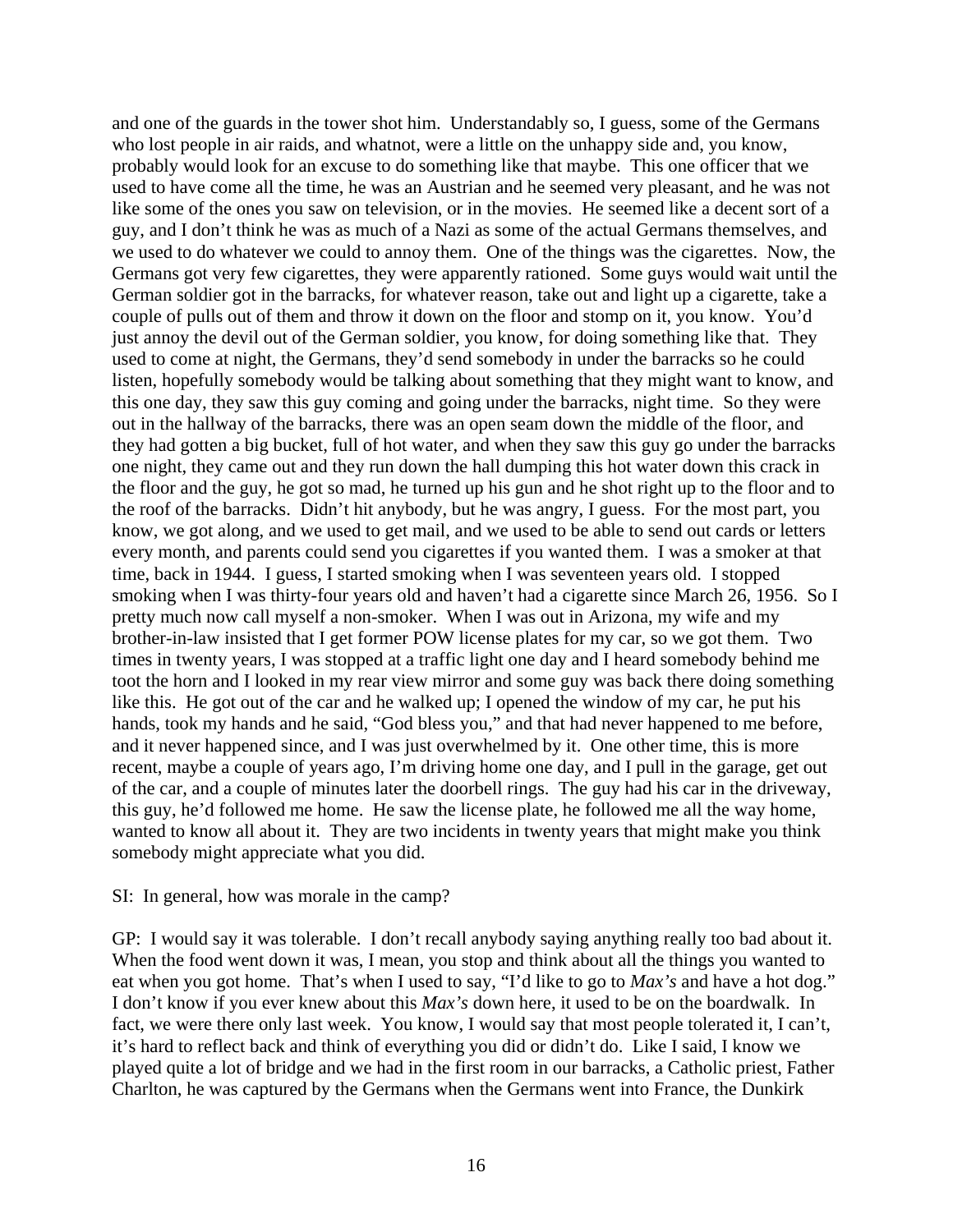area. This was back in 1940, or something like that, he was captured and he was in our barracks in the prison camp and it was very nice to have someone like that around. He'd come in and he'd sit and talk to you, or he might be up sitting up in the lounge, in his bunk reading, or whatever. The only problem sometime was somebody might use a little language that they should not use with a priest there, but he'd look up and say, "Sorry, Father, I didn't mean that." I guess, at that time, he was a middle-aged fellow and had been a prisoner for five years or so. You can walk around, get out and leave your barracks, you go visit. In fact I got captured in January, … it was in October, I think, I got out of the barracks and I am walking across and all of a sudden I see this guy coming, walking close to where I was. It was a guy I knew here, from Long Branch, who had been, I don't know whether he was a pilot or he was a ferry commander, they used to fly over and the paratroopers would jump out.

# SI: The C-47s?

GP: Yes, and he got, somehow or other he got shot down. This was about, like I say, about ten months after I was there. I thought anybody that I had known, who was flying at that time, would be long gone by then, then he shows up. That was funny to see that. He's still around. As a matter-of-fact, … that last time we were here, this past Christmas, or might have been last summer, I forget which, it was last summer probably, it was my older brother's roommate in college, he was a doctor, he's retired now, but he said that this fellow would like to get to see me again. Now that we're back, maybe I'll try to get in touch, and we can talk about our experiences.

SI: Was it only British and Americans in this camp?

GP: Yes. The British, they flew their missions at night. Americans flew theirs during the day, and, of course, a lot more American planes were flying over there than there were British planes and the number of prisoners were eighty percent at least American, I guess, and we had, right towards the end, in '45, and maybe two, or three, four months before the war was over, they brought some GIs in. In fact, one of the fellows … who was a friend of my brother's, lived in Tucson, and he ended up in the same prison camp I was. He was a sergeant from I forget what, I'm not even sure whether he was … Air Corps or what, but they had put these GIs in, and they were there in our camp for two or three months before the end of the war. They were the only ones that I know of. The rest of my crew, except for the ball turret gunner and the bombardier, ended up in prison camps somewhere, other than the pilot. I never got to see any of them again after that. Though I did hear from one of them. This was a number of years ago, we had got a letter from a German doctor. He was just a young boy during the war, he was, you know, eight or ten years old, but apparently he witnessed the plane, a B-17, … crashing somewhere near the border between France and Germany. Either just inside the German border or just inside the French border, I don't know which, and he apparently thought that it might have been our crew, and he wanted to know if I had any information about who, why, and where, and when, and all that kind of stuff. So I wrote back to him and told him that it wasn't our crew because our plane was shot down over in France, just about fifteen miles from the English Channel. This was the other side of France, so that it couldn't have been us. Another thing that happened, I have joined this memorial association, 305th Bomb Group, and a, couple of times a year they send out a paper, and in this one, maybe two or three years ago, this fellow from the States, said his uncle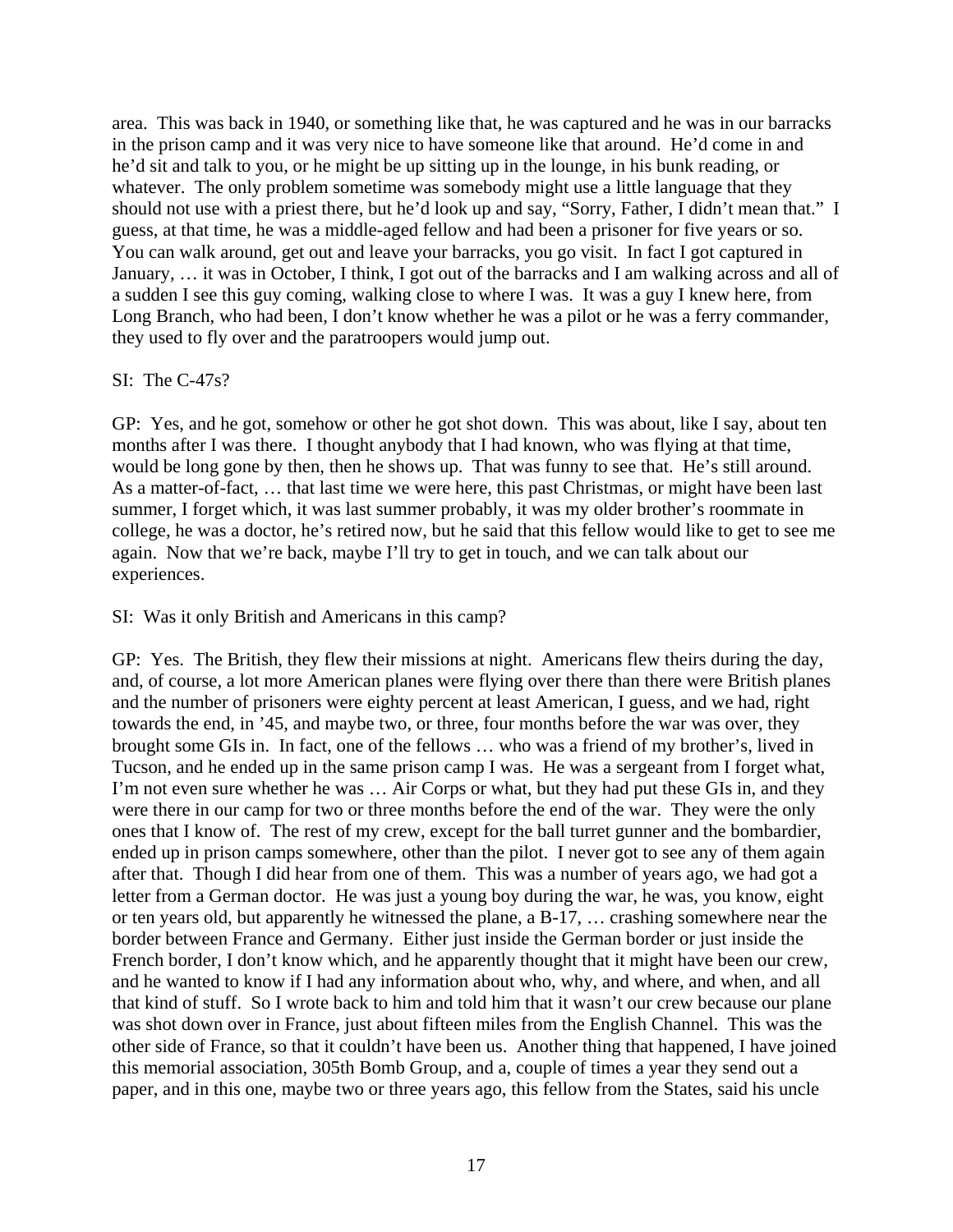had been killed at the 305th Bomb Group, on November 17, 1943, and he wanted to know if anybody knew anything and he'd like to hear from him about his uncle, and, immediately, it came to my mind that we were there that day. Our plane, was ready to take off at the end of the runway when these two B-17s ran into each other, collided in mid-air, exploded, and that was one of the planes his uncle was on, so I wrote to him, told him what I had witnessed. I said, "I don't know how it happened or why it happened but, you know, it happened," and I said that, "obviously there could be no survivors in a situation like that," and I said, "I didn't know your uncle or any of his crewmembers. We were relatively new, we had just gotten there maybe two or three weeks before that," but I said, "I'm sure that the others that read this article probably would be able to give you more information." So he wrote back to me, very appreciative that I had written to him, and, oh maybe a year later, I get another letter from him, and it says that some guy over in England was roaming around, and he comes across a set of dog tags in the ground, picked them up, and it's this guy's uncle's dog tags. You know, we're talking about fifty years after something happened, so he was going to fly over to England, look this guy up, and get his uncle's dog tags. I haven't heard from him since. I assume he must have done that.

SY: When you were a prisoner of war you mentioned that you were at the camp for sixteen months. How were you able to keep track of time? Did they give you calendars? Did you have a wristwatch?

GP: There was a radio in the camp. We had a radio. They used to hide and take it apart, you know, everybody had a piece, or something like that, I don't know, I wasn't involved in it. But they had this radio and everyday they'd tune in to the BBC, get the latest reports on the war, you know, before the invasion, after the invasion, where the troops were, or where the fighting was going on. In fact, we had in the front room of our barracks, somehow or other they got a big map, it was a map that showed Europe, and they used to keep track of where everybody was and where they were fighting on this map. That must have annoyed them to see that, but I don't recall them doing anything about it. But everyday they'd tune in, and then they come around to each barracks, in each room, and tell everybody what was going on, you know, what they heard from the news, especially after the invasion. Before that, you had your own method of keeping track of time I guess, you know, as far as what day of the week it was, or what week of the month, or month of the year, but once the invasion started then everybody was very interested in what was going on, and the Germans never did find that radio. Although, I think, in one of the movies they made I think they did find something. It was an interesting experience that you wouldn't want to go through again, but glad you did, at the time.

SI: Do you know if the Germans ever put anybody in the barracks to spy on you, like somebody covering as an American airman?

GP: I know they did that in that movie, but I don't recall that ever happening in our camp.

SI: Did the Germans ever subject you to any kind of propaganda? Did they ever try to tell you that they were bombing New York? I've heard stories like that.

GP: No. I think they probably put off any feelings that they had, they were losing the war, and I think they always made it quite obvious that they were going to win the war, even though you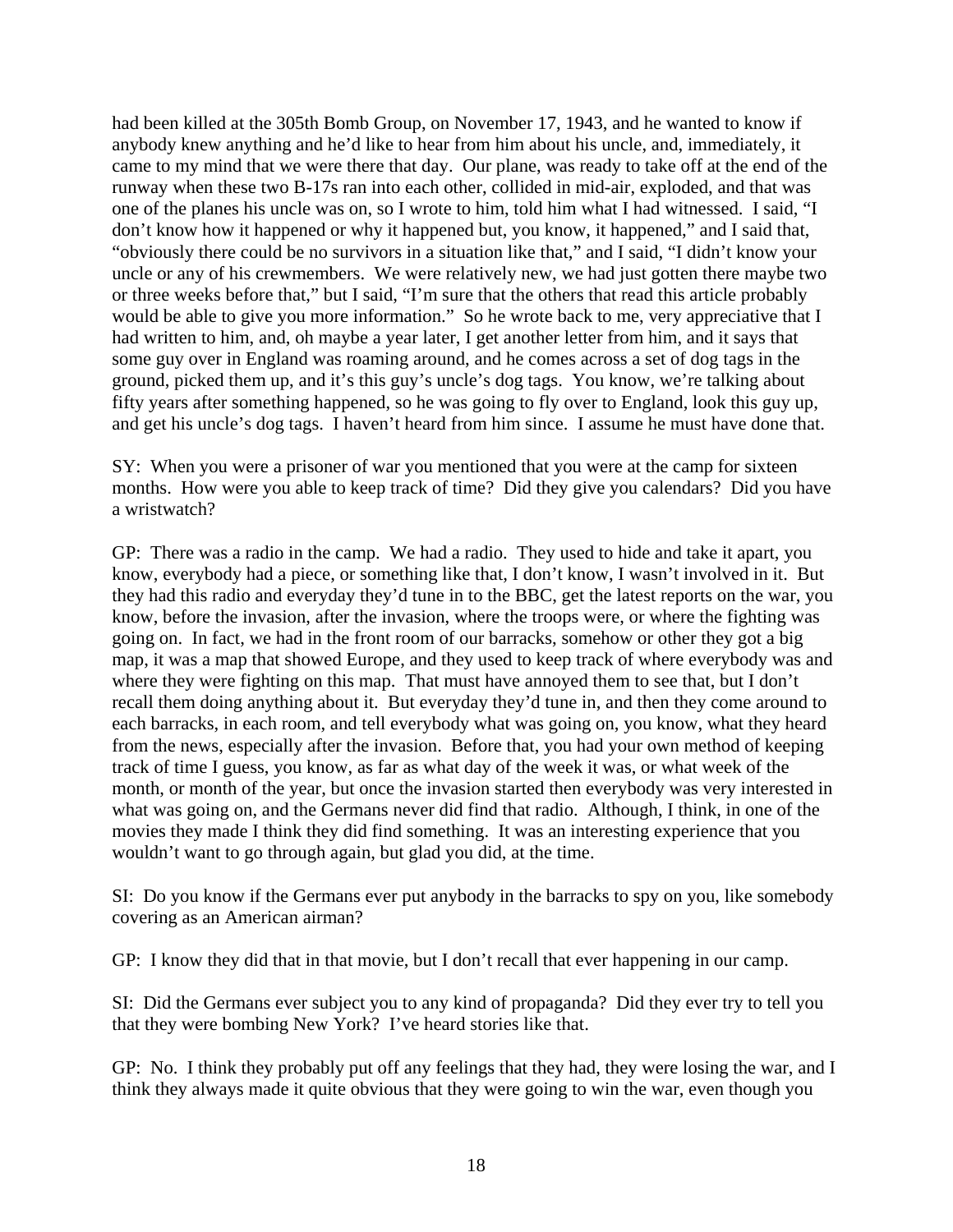knew that sooner or later they were going to lose. I don't remember any specific details about them saying anything about New York, or any place like that. I'm sure we would have heard about it over the radio if something like that had happened. I remember we did hear about President Roosevelt passing away. That was an unhappy situation. That wasn't too far before the end of the war, really, and the Russians they seemed like, although they were our allies during the war, they seemed like already as the war ended, they didn't want any US planes in their territory that they captured. Although they had to finally give in on that, but it seemed like the Cold War was starting before the regular war was over altogether.

SI: Were you able to communicate with the Russians at all, or have any interaction with them?

GP: I didn't, but, like I said, they did when they first got there, they did have these meetings with some of our senior POW officers. They were saying some of the problems was that they had these translators who were trying, and these Russians were drinking their vodka, you know, and the first thing, you know, they had too many drinks. They had to take this guy out, and bring somebody else in, because the first guy got soused, I guess. They didn't mingle. We saw them when they first got there. This one guy, on a big horse and a big machine gun, walking in the gate, and he was a big, ugly looking dude, I'll tell you. I'm sure that the Germans were glad they weren't there when they got there. I remember when I got back to England, like I told you before, when I got back to my own old base, they gave me an aerial photograph of the prison camp that I spent sixteen months in. I still have it. The US knew where they were, where the camps were, so they wouldn't go over there and do anything. I don't know how many they had altogether. We were *Stalag Luft One*, there was the *Stalag Luft Three*, there was the *Stalag Luft Seventeen*, apparently, and there must have been others around the country. I don't know how many total prisoners there were. Like I said before, there were about 500 when I got there and almost 10,000 when the war was over. So that's a lot of POWs. I think they indicated that, when you go over to England and start flying those missions, your chances of getting shot down and getting either killed or captured was probably around seventy percent something like that. Most of them didn't make it all the way through their twenty-five missions, when I was there, and then it went up to thirty missions, and, I think, when my younger brother was there a year or so later, it was thirty-five missions you needed to fly. He said he flew twenty-four missions, and never saw a German fighter. … That's all we saw were German fighters by the time we started to fly.

SI: There were a lot of big changes that year. Did you have any fighter cover when you were flying missions?

GP: Very little. The fighters were stationed in England, and they'd take you over part of the way, and then they'd have to turn around and come back or they'd run out of fuel. But once the invasion got there, they got air bases down in France, so then they could have fighter cover all the way from the time you took off until you came back. In the meantime, the German *Luftwaffe* got shellacked and not only were we destroying the planes, we were destroying their manufacturing of new planes, so that by the time the war ended, they had no planes to build, no planes to fly. They were still shooting anti aircraft, and stuff like that. We were bombing those ball bearing plants and the various other industries, things that they needed to make planes, were routinely destroyed during the early part of the war.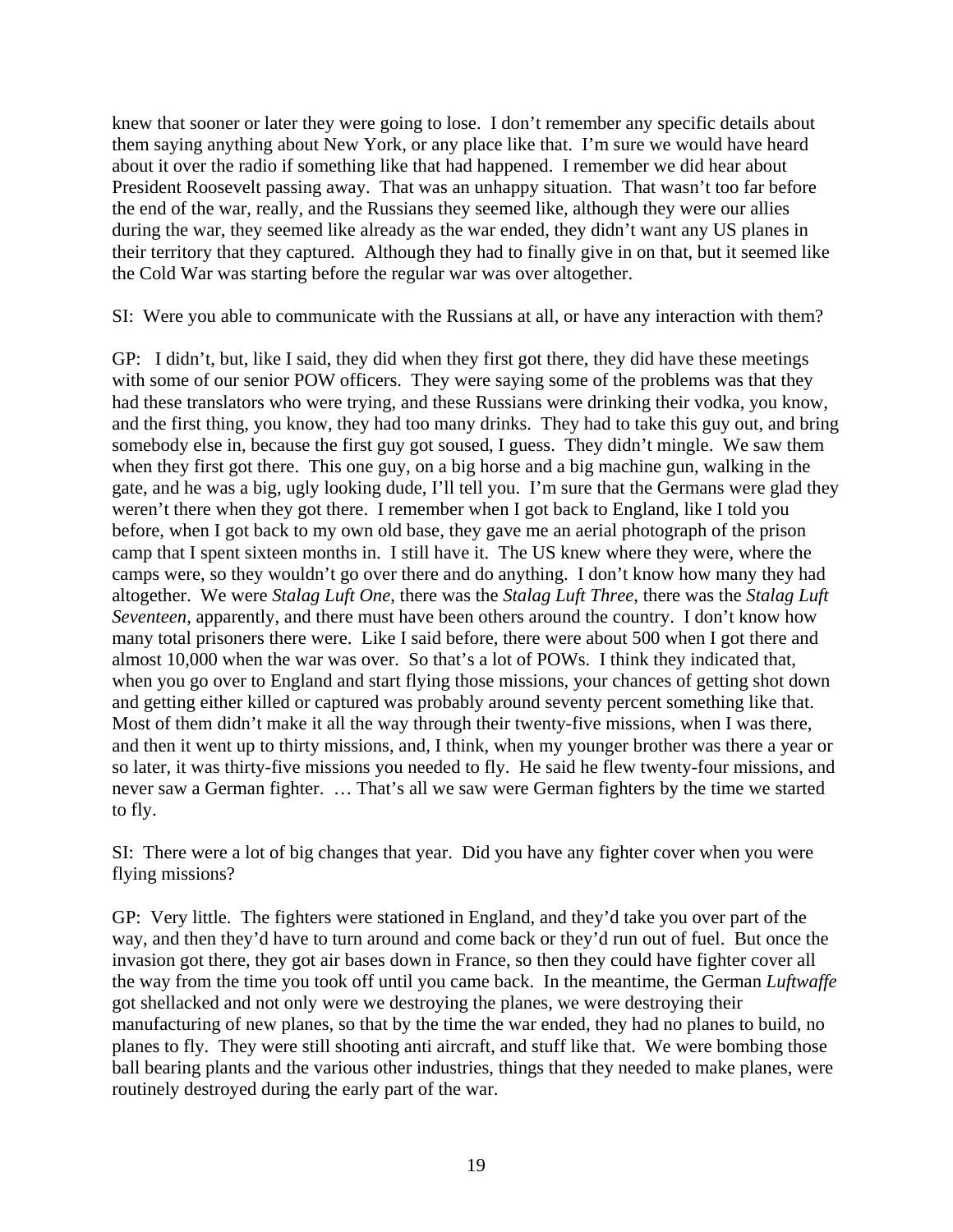SI: Were most of your missions to oil refineries and factories?

GP: I'm sure they were, I hope so anyway. We went to Ludwidshafen twice, we went to Bremen, Frankfurt, and, you know, I would sort of think that the majority of the missions were aimed at things that were war related. I would hope that they weren't just out there dropping bombs on civilians for no good reason.

SI: I was just asking because I know that around the time you were flying your missions they had switched strategies from just bombing oil refineries and fuel production facilities. They were moving away from the idea that you could bomb a ball bearing factory and shut down the whole war machine.

GP: Yes. In fact, I have a set of … [videocassettes] made during the war. I forget the name of the guy who did the talking on it, but they were talking about the early raids on Ploesti and Schweinfurt, and whatnot, where they were going after the oil, and how many planes they lost, but we never got into one of those. I think a lot of those flights they weren't able to come back. They had to keep going, drop their bombs, and, hopefully, get into the Russian area before they had to land. One of our missions, one day, we were flying way down in Southern France, a town below Bordeaux, I don't know what the target was, it was something down there that they wanted to knock out, and we flew down and we were heading back north. There was a strong, strong wind, the wind was one hundred miles an hour, or something like that, at that altitude and the plane flew, you know, our plane could fly maybe 150-160 miles an hour, so our ground speed was only maybe fifty, and some of the groups, they got shot down by the German anti aircraft. We had the navigation system, they had these G boxes, which were radio controlled signals that you got from different areas and they'd tell you exactly where you were, and I'm getting a fix on my G box at the time, and they say, "bombs away," and I looked, and we were twenty miles from the target, and, you know, what happened in those days, the lead crew is the one that everybody followed, and when he pulled open his bomb bay doors, everybody opened their bomb bay doors. When he dropped his bombs, everybody dropped their bombs, and, apparently, this time they were, I think they assumed, they guessed, and maybe found out that the navigator was breathing over the bombardier's shoulder to see where the bomb sight was, see where the target was, and they must have hit the toggle switch, or something, so all the bombs landed in an open field somewhere and we had a long way to get back to England, and by the time we got back we were almost out of gas, and it was dark and our plane was the only plane that got back to our air base. We got back and the pilot made one pass over and then we went over this water tower. We were so close to the top of that water tower when we went over it, that you could see the rivets in the wood on the top of it, and he went around again and went down and landed. As I said, we were the only crew that got back. The rest landed wherever they could find another air base somewhere. That was the longest mission we ever flew. I don't know how the planes carried that much gas.

SI: Even though you flew eight missions together as a crew, your first mission you flew with another crew, in that amount of time were you able to bond with them? How close were you with your crew?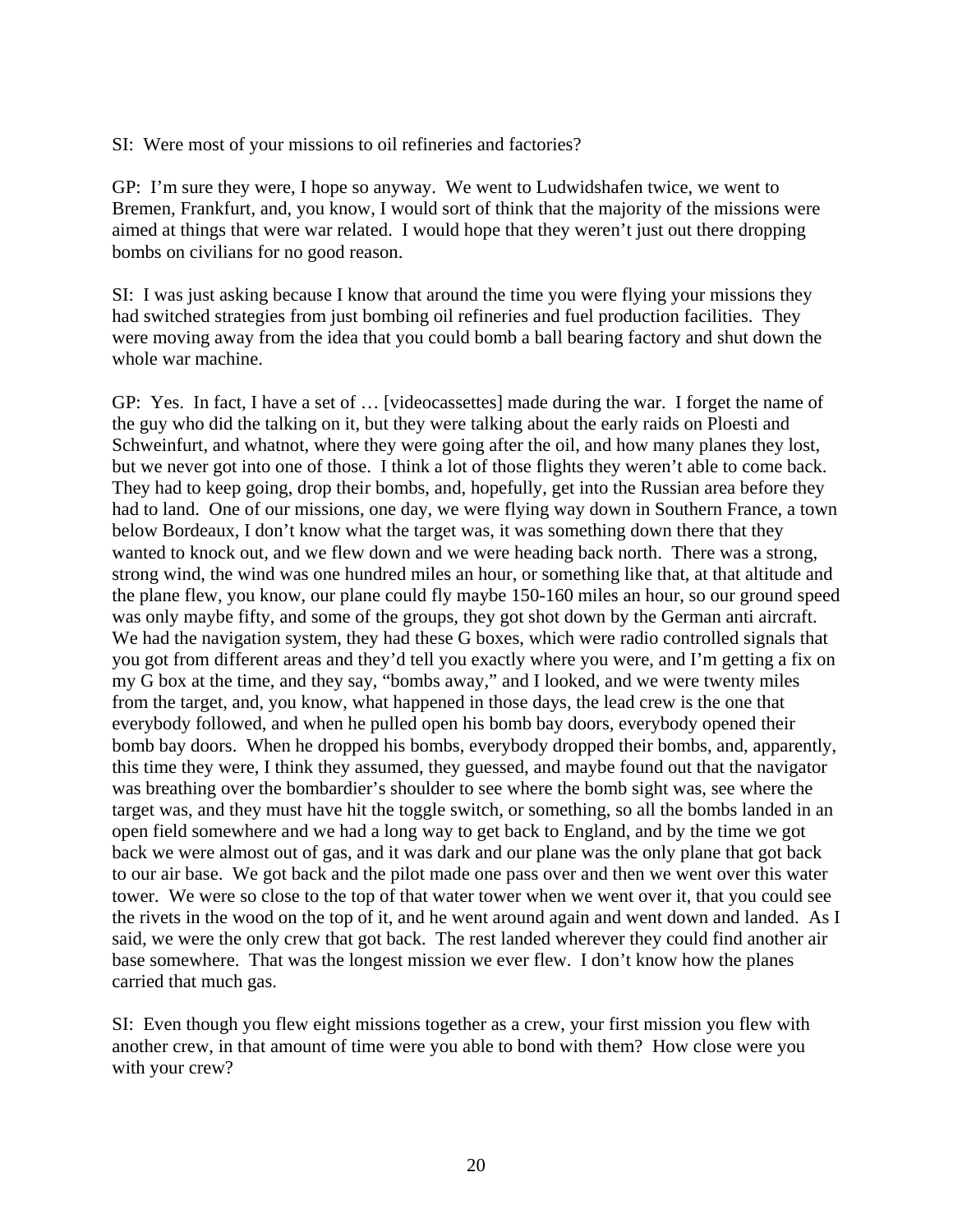GP: Oh, we were very close. We lived in the same barracks, the four officers anyway. The crew, they had their own quarters, and we used to eat together and talk. The bombardier, he was older than the rest of us. He must have been twenty-eight, I was I think twenty-one or maybe twenty-two, yes, twenty-two, when we were flying together and the co-pilot might have been twenty-five, he was … a guy who used to fly over in China.

### SI: With the Flying Tigers?

GP: Flying Tigers, yes. He was a pilot over there for a while before the war. The pilot was about twenty-five, I think the bombardier might have been even thirty, maybe. He might have been, I don't remember exactly. We could never figure out why he never jumped out of that plane, because he was right behind me when I bailed out. He had his parachute on. That's why we thought it was him who had gone out after I had jumped out, and why he chose not to do it I don't know, and the ball turret gunner I don't know what, maybe he just couldn't get out of the turret in time, I don't know about that either. He was just a young kid.

### SI: What did you do after you got out of the military?

GP: We got married on the 29th of July. I got out of the military, I guess it was, when I made my decision about getting out, I think, it was in August, sometime after the war in Japan was over. I went to Rutgers in September of '45, and I was there three years, swam on the swimming team, and we had our first child in '47. Didn't have much fun, we were on the GI Bill there. So in '48, I decided to get a job with the Department of Transportation; started there in September of '48, got hired as a junior engineer trainee. Junior engineer trainee, that's what it was. Everything in the DOT you had to take the civil service exam for, so the first exam was for Junior Engineers. … A couple of years later, took an exam for Assistant Engineer, got that. A few years later I got Senior Engineer, and then they had one for Principal Engineer. Principal engineer, now you're a resident engineer on a construction project, and I did that for a few years. Then I got to be a project engineer, so now I've got half a dozen resident engineers working for me on different projects around, and then, finally next to the last, I got a Bureau Chief down in Trenton, Construction Practices, and I was down there for about three years I guess, and I had one more deal after that, what I wanted was to get up, out in the field again, I went up to Newark as a Supervising Construction Engineer for the Newark District, Region II in the State, and I did that until I retired on December 31, '82. That's when we left and went to Tucson. We had bought a house out in Tucson in 1981, we rented it out for a year, year and a half, and then we went out there, got there January, end of January '83, stayed there until this past April, came back East. We liked it very much out there. It was hot but we had our own swimming pool in the backyard to keep very comfortable, and, as I say, my brother was there, and we had people come out and visit us. My daughter lives here in Monmouth Beach, plus up in Bayonne, she has a business up there. She thought we were getting too old to be out there all by ourselves and she wanted us to come back closer, so we finally said, "Okay," and here we are.

SI: Could we ask a few questions about Rutgers after the war? Did you go to Rutgers because of your brother, or were there some other reasons?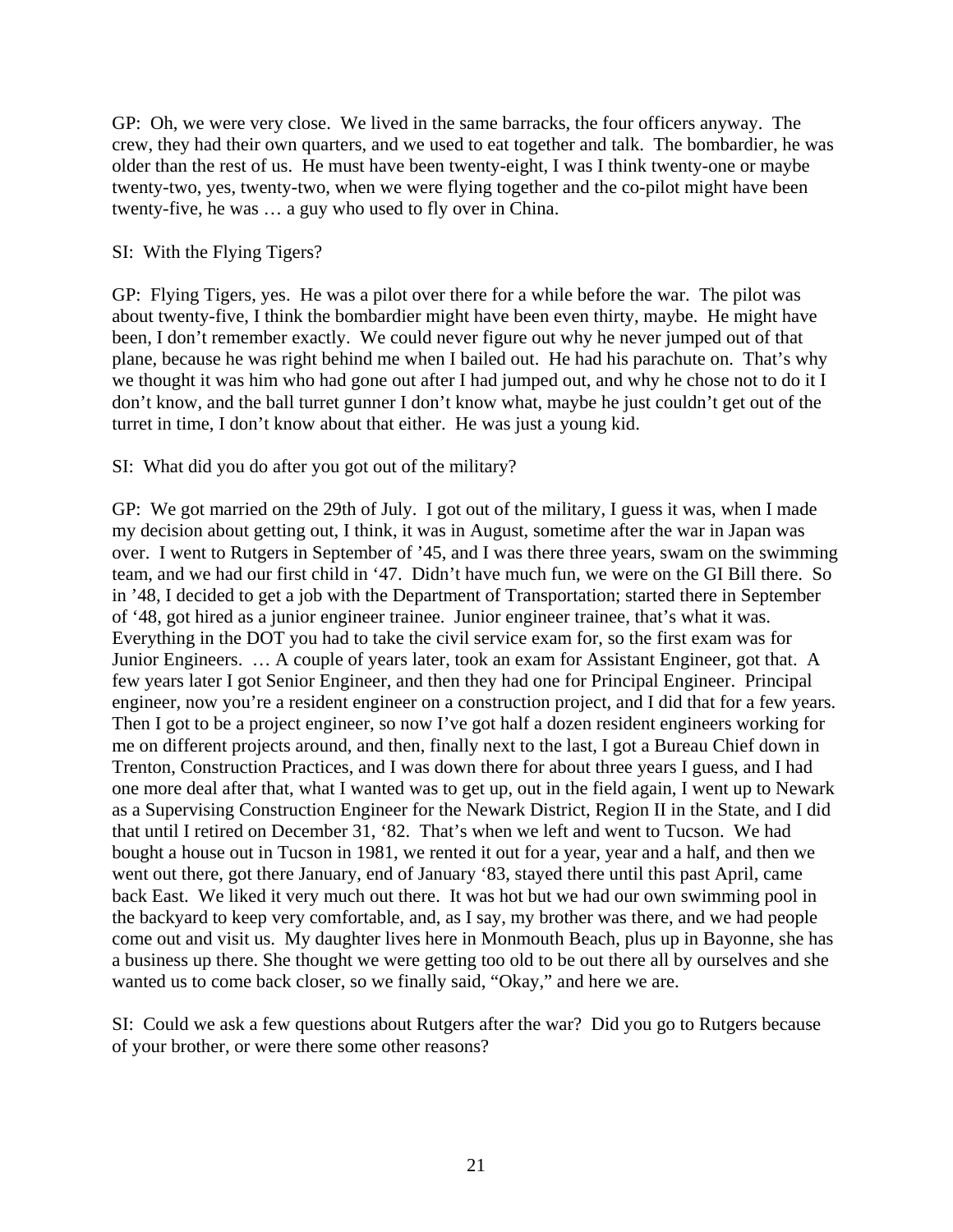GP: I would guess my older brother went there and my younger brother went there, so I was the last one, so I figured I'd try it myself.

SI: What was it like when you came back after the war and they were just getting started again? Was it kind of like throwing things together or were there pretty well-established curriculums and patterns on campus?

GP: It wasn't easy to get back into the groove, you know. We rented a room up there, I forget the name of the street now, it's right close by the school.

SI: Was it Easton Avenue?

GP: Easton Avenue, that's right. We had a couple, married couple, that had a couple of children and had a room that they rented. In fact, they had a couple of them. My wife and I rented one and another fellow on the swimming team and his wife rented another one, and we stayed there a couple of years, and, you know, being just married and trying to make ends meet, as far as money is concerned, and whatnot, my wife got a job. She was a secretary to the football coach, the basketball coach, track coach, I think it was, and she said her salary was \$80.00 a month, and \$40.00 a month went for our room, and the other money went to the fraternity where we were getting our meals. So we had just enough to last from one payday to the next, and, of course, the GI Bill was taking care of the tuition and whatnot. When the baby came along, and then she couldn't work anymore, things were getting kind of tight. I enjoyed working with the Department of Transportation. Like I said before, my father worked with them for a long time, and I met a lot of nice people and had a lot of nice experiences and had a lot of good jobs. Now I'm retired and getting a nice pension.

SI: Sounds like you enjoyed engineering.

GP: Civil engineering is interesting. I got my license as a land surveyor, did a lot of part-time work with a couple of different engineers in that field.

-------------------------------------END OF TAPE TWO, SIDE ONE--------------------------------------

SI: Do you think your experiences in the service affected your career later in life in some way? Were you able to use anything you learned?

GP: Not that I can put my finger on. You know, like any experience you have in life, you know, it helps round you out as far as your overall situation, and I think being in a war like that certainly should influence the way you live and think and feel, and whatnot. I've thought about my experiences many times over the years. You know, whether any of them has contributed as far as my advancement, or lack of it, or whatnot, I don't know, but I think I've had a very comfortable experienced life. I don't feel despondent at all. People keep saying when you get to be our age you have got to start worrying about things like that, I feel quite happy. We played a lot of golf, we're going to play some golf here. I spent my whole life as a do-it-yourselfer. Done a lot of carpentry work, plumbing work, electrical work, whatever it took to keep a house going, I learned how to do it, and I don't really have an opportunity to do that here. I gave all my tools